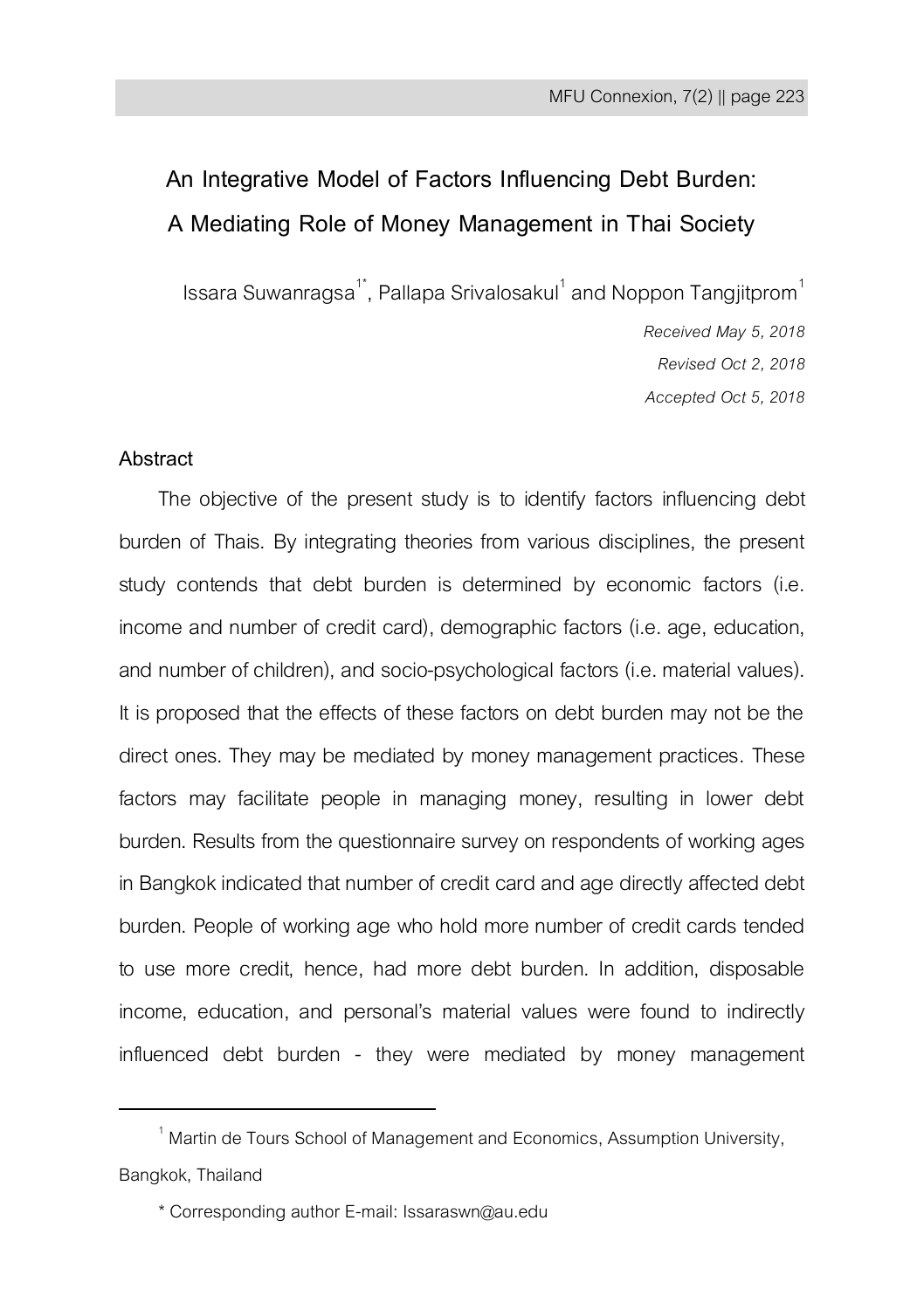practices. People, who had high income, high education, and low materialism, manage their money better, resulting in lower debt burden. Results from the present study provide policy implementation in reducing Thais' debt burden. Limiting number of credit cards held by individuals may be an effective policy to reduce debt. Increasing income or education may be necessary but not sufficient to decrease debt burden. Training or financial counseling on how to manage cash, credit, saving and investment should be provided in order to reduce debt burden.

**Keywords:** Money management / Materialism / Debt burden

# **บทคัดย่อ**

การศึกษานี ้มีวัตถุประสงค์เพื่อศึกษาปัจจัยที่มีผลกระทบต่อการเกิดภาระหนี ้สิน ส่วนบุคคลของคนไทย จากการรวมทฤษฎีจากหลากหลายสาขาวิชา งานศึกษานี ้ พบว่า ตัวแปรทางเศรษฐศาสตร์ (เช่น รายได้หลังหักภาษี และจำนวนบัตรเครดิตที่ ถือ) ตัวแปรลักษณะประชากร (เช่น อายุ ระดับการศึกษา และจำนวนบุตร) และ ตัวแปรสังคมและจิตวิทยา (เช่น ค่านิยมทางวัตถุ) ล้วนส่งผลกระทบต่อภาระหนี้สิน ส่วนบุคคลของคนไทย ยิ่งไปกว่านั้น งานศึกษานี้ยังพบว่าการจัดการทางการเงินเป็น ปัจจัยสำคัญ และเป็นปัจจัยที่เชื่อมระหว่างตัวแปรต่างๆ ข้างต้นต่อภาระหนี้สินส่วน บุคคล ผลการสำรวจแบบสอบถาม จากกล่มตัวอย่างซึ่งเป็นบุคคลในวัยทำงานใน พื้นที่กรุงเทพมหานคร ชี้ให้เห็นว่า อายุ และจำนวนบัตรเครดิตส่งผลกระทบโดยตรง ต่อภาระหนี้สินส่วนบุคคล บุคคลที่อยู่ในวัยทำงานและถือบัตรเครดิตหลายใบมี แนวโน้มที่จะใช้เครดิตมากกว่าและส่งผลให้มีภาระหนี้มากกว่า ในขณะที่รายได้หลัง หักภาษี ระดับการศึกษา และค่านิยมทางวัตถุ มีผลกระทบทางอ้อมต่อภาระหนี้สิน โดยมีตัวแปรการจัดการทางการเงินเป็นสื่อกลาง คนที่มีรายได้สูง ระดับการศึกษาสูง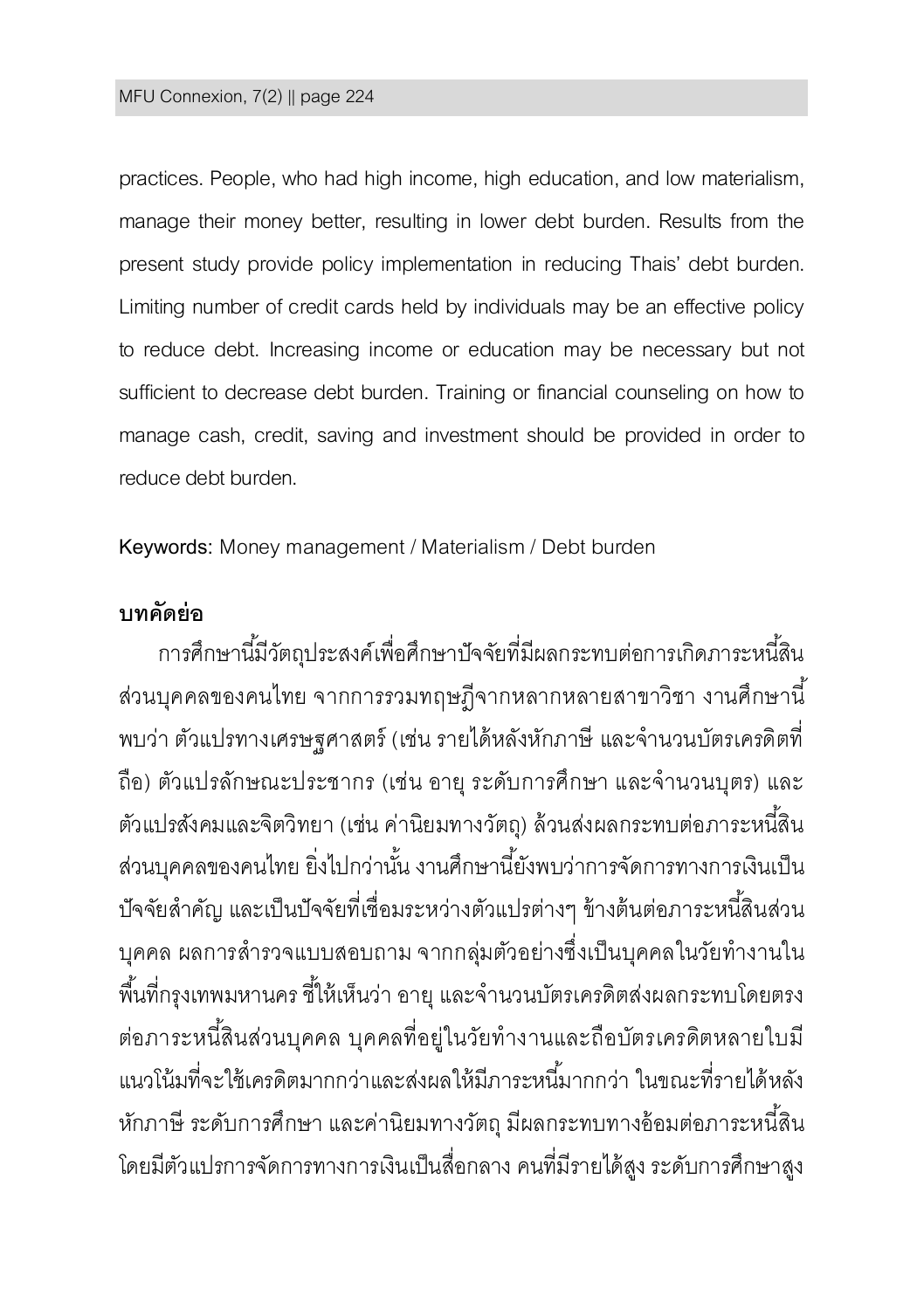และมีค่านิยมทางวัตถุต่ำมีแนวโน้มว่าจะสามารถจัดการทางการเงินได้ดีกว่า ซึ่งนำไปสู่ภาระหนี้ที่ต่ำกว่า ผลจากการศึกษานี้จะเป็นประโยชน์ในการกำหนด นโยบายเพื่อลดภาระหนี้ของบคคล เช่น การจำกัดจำนวนบัตรเครดิตที่บุคคล สามารถถือครองอาจช่วยลดภาระหนี้ได้ การเพิ่มรายได้ของประชากรและให้ การศึกษาเป็นสิ่งที่จำเป็นแต่อาจจะไม่เพียงพอในการลดภาระหนี้ การจัดให้มีที่ ปรึกษาทางการเงินหรือการอบรมการจัดการเงินสด เครดิต การออม และการลงทุน ถือเป็นสิ่งจำเป็นในการช่วยลดภาระหนี้ของบคคล เป็นต้น

**คำสำคัญ**: การจัดการทางการเงิน / คุณค่าวัตถุนิยม / ภาระหนี้สินส่วนบคคล

# **Introduction**

Debt has become a topic of concern for several countries for over a decade. High debt level deteriorates future consumption, increases probability of non-performing loans (NPLs), raise the risk of financial institutions' stability, resulting in a distraction of economic growth and stability (Charpe & Flaschel, 2013; Lombardi et al., 2017). At micro level, high debt burden can increase default incidences (Lusardi & Mitchell, 2009), feeling of failure (Robb & Pinto, 2010), family conflict (Kerkmann et al., 2000), financial stress and anxiety (Xiao et al., 2006), and poor health (Norvilitis et al., 2003).

Although the negative impacts of debt burden are well documented, less of previous studies have provided an integrative framework of debt burden and provide policy implementation to reduce debt burden at micro level. Therefore, the objective of the present study is to develop an integrative framework that examines factors influencing the level of debt burden. This study contends that demographic factors (i.e. age, education level, and number of children),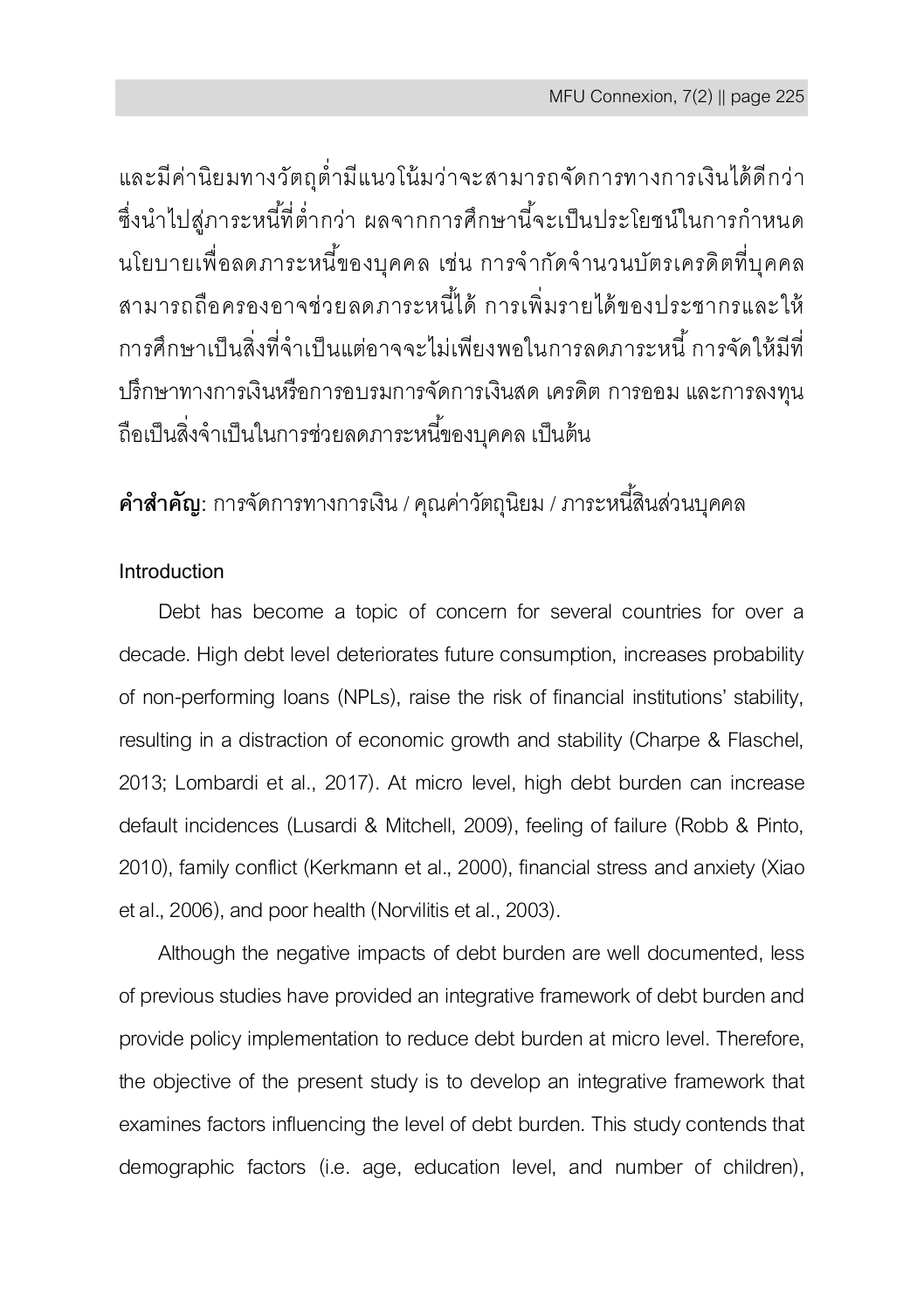#### MFU Connexion, 7(2) || page 226

economic factors (i.e. income and number of credit card held), and sociopsychological factors (i.e. a person's material values) determined debt burden. In addition, the present study contributes to the existing literature regarding debt determinants by incorporating personal money management as a mediator in the relationships between the mentioned factors and debt burden. Money management is a good predictor of lower debt accumulation. It acts as a safeguard of a person's excessive consumption (Ksendzova et al., 2017). People who can better manage their money save more and experience lower debt (Lea et al., 1995; Garðarsdóttir & Dittmar, 2012), and lower financial stress (Xiao et al., 2006).

#### **Literature Review**

The needs of individual to borrow are contingent upon four major factors (Kim & DeVaney, 2001). Firstly, individuals borrow to fulfill their consumption needs. According to life-cycle theory (Ando & Modigliani, 1963), consumption needs of individuals varied along ones' life-cycle.The shifting needs in different stages of individuals' life occur due to changes in age, income, education, and various situations in life including getting married, having children, being retirement (Berthoud & Kempson, 1992). These situations influence people to either save money or borrow money differently (Xiao & Noring, 1994). Secondly, individuals borrow differently because of differences in consumers' resources (Kim & DeVaney, 2001). According to human capital theory (Schultz, 1961; Becker, 1964), consumers' resources refer to income and education. Differences in income and education are associated with different income growth and different needs in borrowing. Thirdly, the decision to borrow is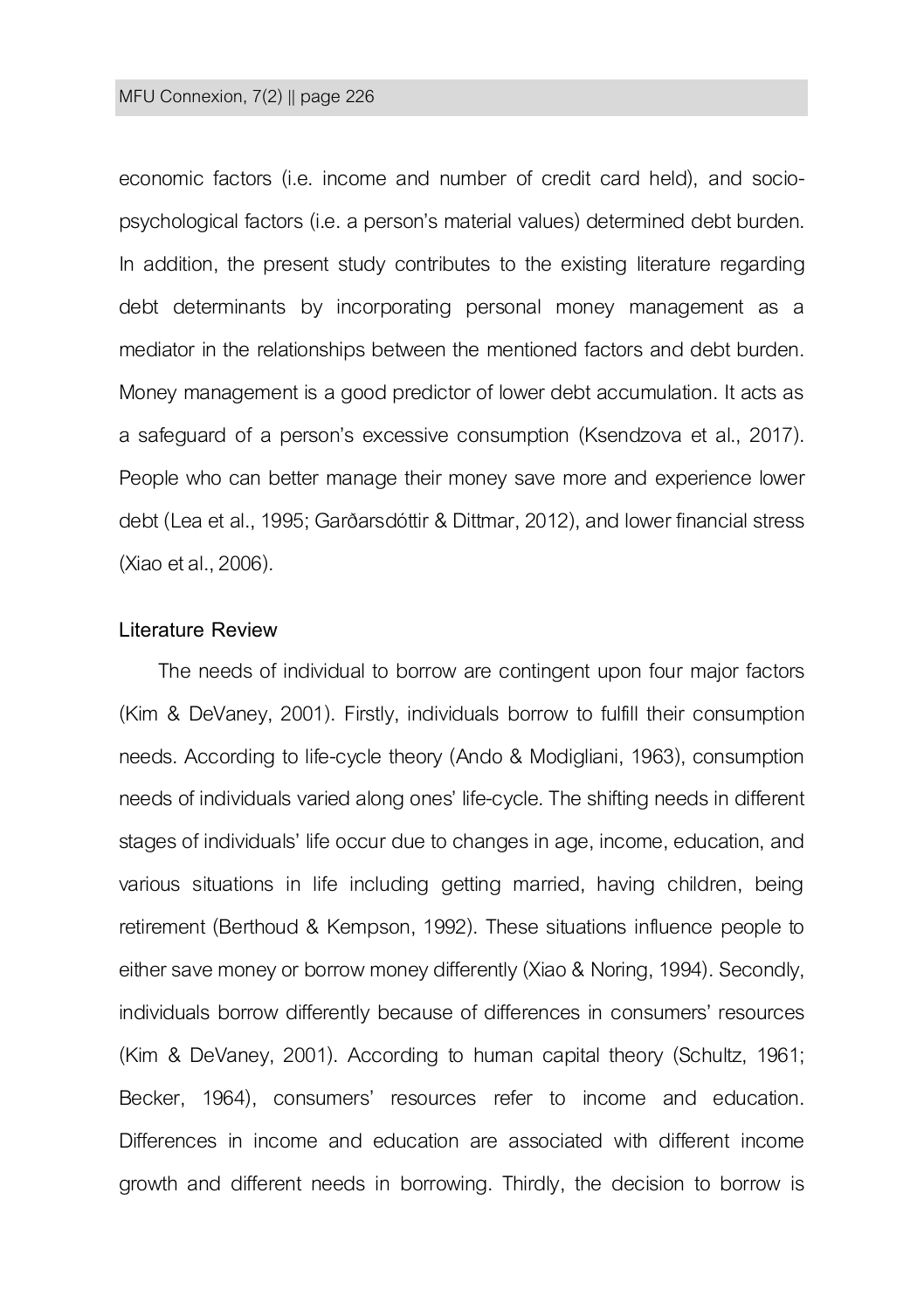contingent upon borrowing constraints. The relaxation of borrowing constraints through credit card can increase borrowing (Debelle, 2004; Dynan & Kohn, 2007). Finally, individual differences in sociological or psychological factors (i.e. behavior, attitude, and values) can significantly affect level of borrowing. Previous literatures (e.g. Richins & Rudmin, 1994; Watson, 2003) have consistently confirmed that material values of a person can significantly influence the level of debt burden.

Based on previous literature, the present study contends that the level of debt burden is contingent upon six variables which are age, education, number of children, income, number of credit card held, and personal material values. The influences of each of these variables are elaborated in the next section.

# **Hypotheses**

#### **Age and Debt Burden**

According to the Life-Cycle Hypothesis theory (Ando & Modigliani, 1963), at early stage of working, individuals are still young and have larger expenses than earnings. Thus, they decide to borrow money at current period in order to smooth their consumption and maximize their utility for a life-time (Debelle, 2004). In the middle working phase, individuals may experience a positive income growth because they accumulate skills, knowledge and experiences. Expectation of future income growth enhances individual at working age to borrow more and save less (Fan et al., 1993; Hanna et al., 1995). However, during retirement phase, people avoid risk (Ando & Modigliani, 1963). They tend to borrow less when they retire. Since the present study examines the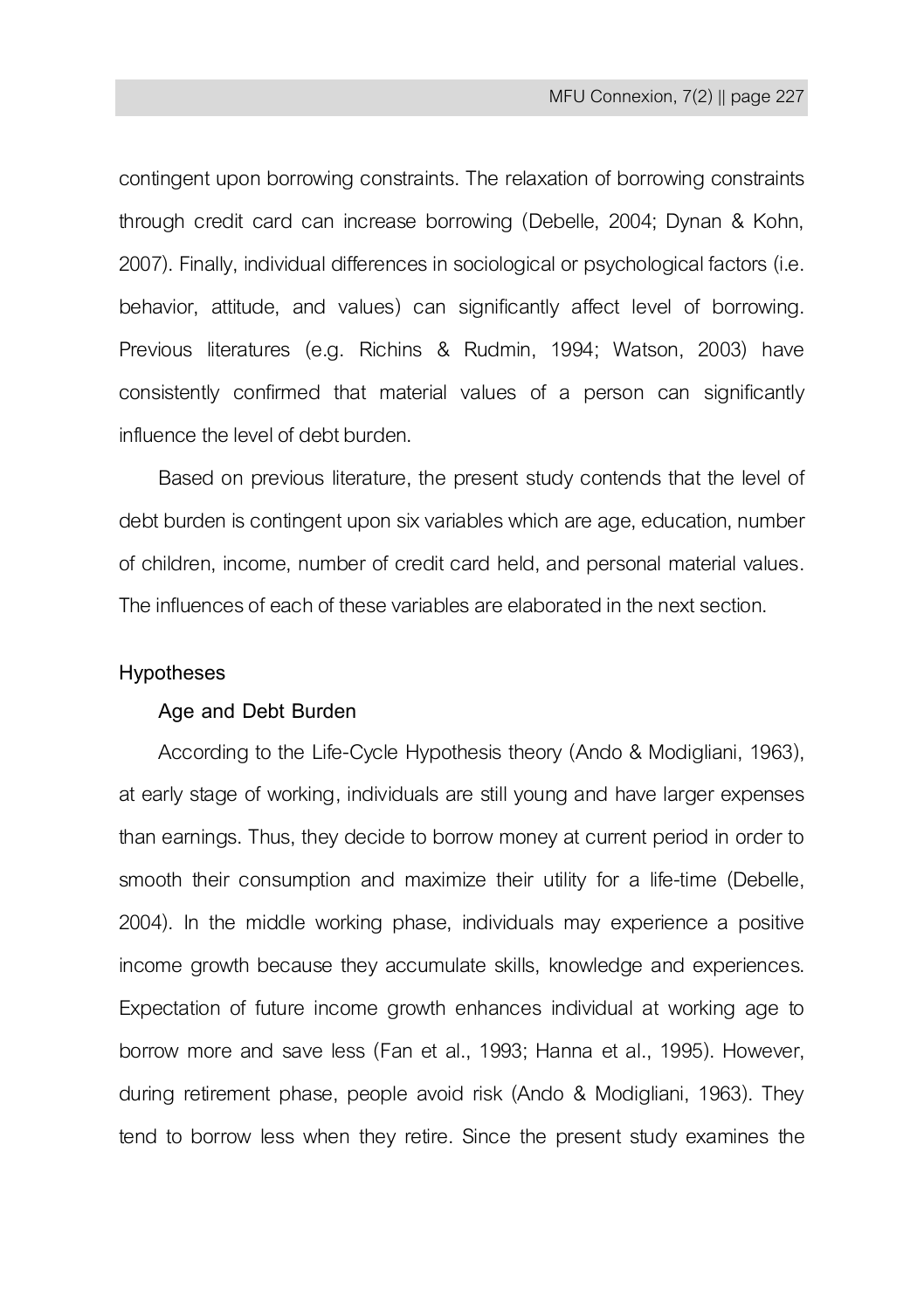effect of age at people's working stage, it is expected that age positively influences the debt burden. Thus, it is hypothesized that

*H1: Age positively influences debt burden.*

# **Education and Debt Burden**

According to human capital theory (Becker, 1975) and household production theory (Becker, 1965), education is an important human resource. It conveys useful knowledge and skills resulting in higher productivity of individuals, hence increasing their lifetime earnings (Becker, 1964). Education increases individuals' knowledge and skills in managing their financial responsibility. Thus, higher educated people should be able to manage their credit and debt more efficiently, resulting in lower debt burden. An empirical study of Steidle (1994) confirmed that education was negatively related to being a credit card revolver. Thus, it is hypothesized that

*H2: Education level negatively influences debt burden.*

#### **Number of Children and Debt Burden**

Individuals who are married or have children tend to have higher debt burden due to higher expenditures and higher needs (Bridges et al., 2006; Duca & Rosenthal, 1994). The bigger the household size, the higher the needs, hence, the higher the loan amount (Fabbri & Padula, 2004). Godwin (1998) had empirically tested and affirmed that household size was positively associated with household debt. Therefore, it is hypothesized that

*H3: Number of children positively influences debt burden.*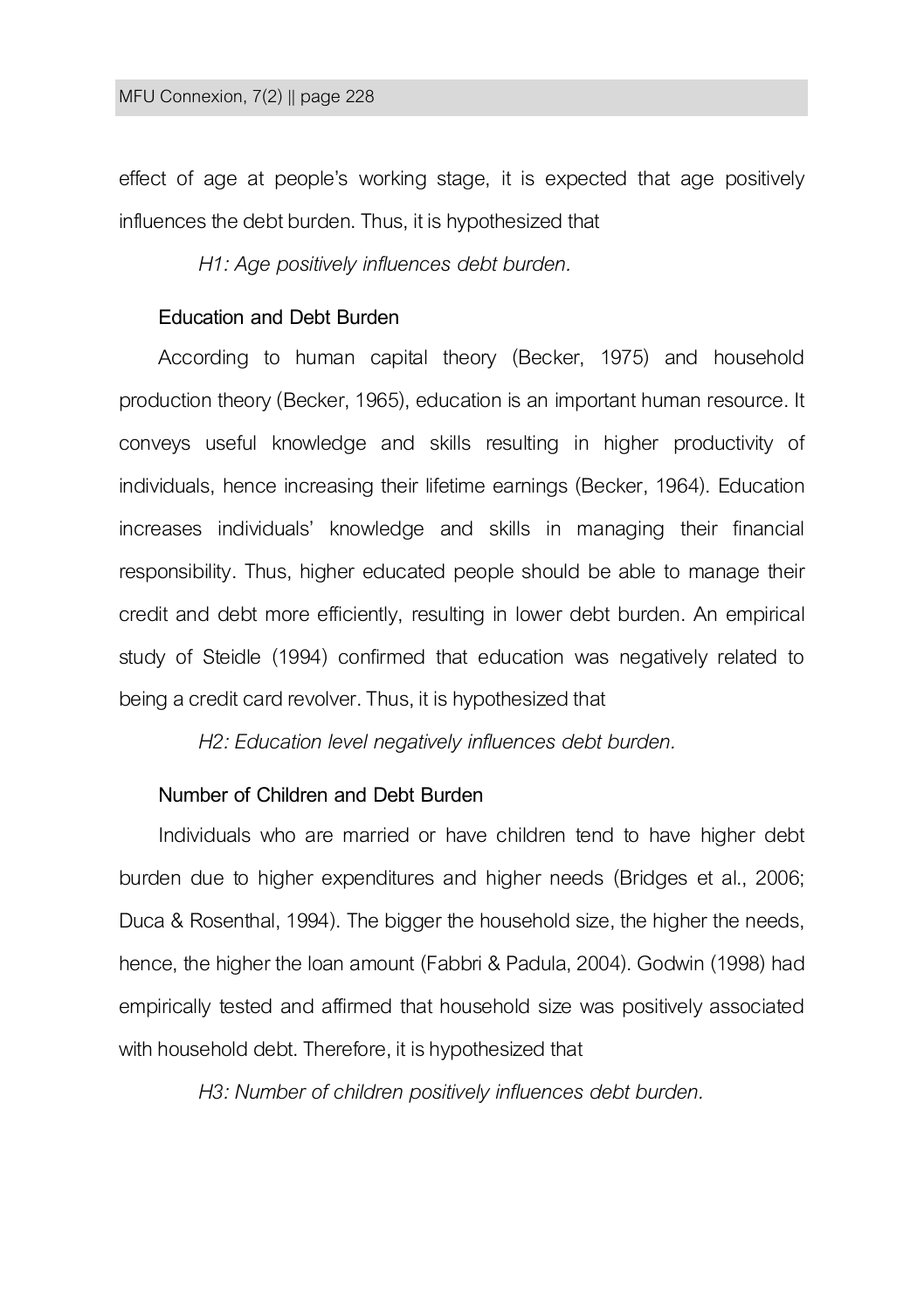#### **Disposable Income and Debt Burden**

Previous studies have affirmed that income is a significant predictor of debt. However, results from previous studies are still inconclusive. Most of the studies (e.g. Del-Rio & Young, 2005; Lea et al., 1993; Lin & Yang, 2005; Meniago et al., 2013; Turinetti & Zhuang, 2011) posited the negative relationship between income and debt. Since those individuals with higher income have high ability to fulfill their needs, thus, they reveal lower need for loans (Chen & Chivakul, 2008; Lin & Yang, 2005; Robb & Woodyard, 2011). In contrast, the other stream of literature (e.g. Kim & DeVaney, 2001; Hofmann, 2004; Mokhtar & Ismail, 2013) has reported positive relationships between income and debt. Higher income individuals have more ability to pay-off debt, thus, facilitate their access to loan. With more ability to borrow, the debt level also rises. The inconclusive effects of income on debt might arise from the utilization of different measures of debt across different contexts (Chien & Devaney, 2001). High income may result in high level of debt outstanding, but not debt burden. Since the present study measures the effect of income on debt burden, it is expected that higher income reduces debt burden. Thus, it is hypothesized that

*H4: Income negatively influences debt burden.*

# **Number of Credit Card and Debt Burden**

Credit cards decrease constraint in borrowing (Debelle, 2004; Dynan & Kohn, 2007). Credit cards provide opportunity for individuals to access to credit. The more numbers of credit card held allows individuals to increase credit from various sources, resulting in an increase in debt burden. Previous studies (e.g. Kim & DeVaney; 2001; Thaicharoen et al., 2004) have consistently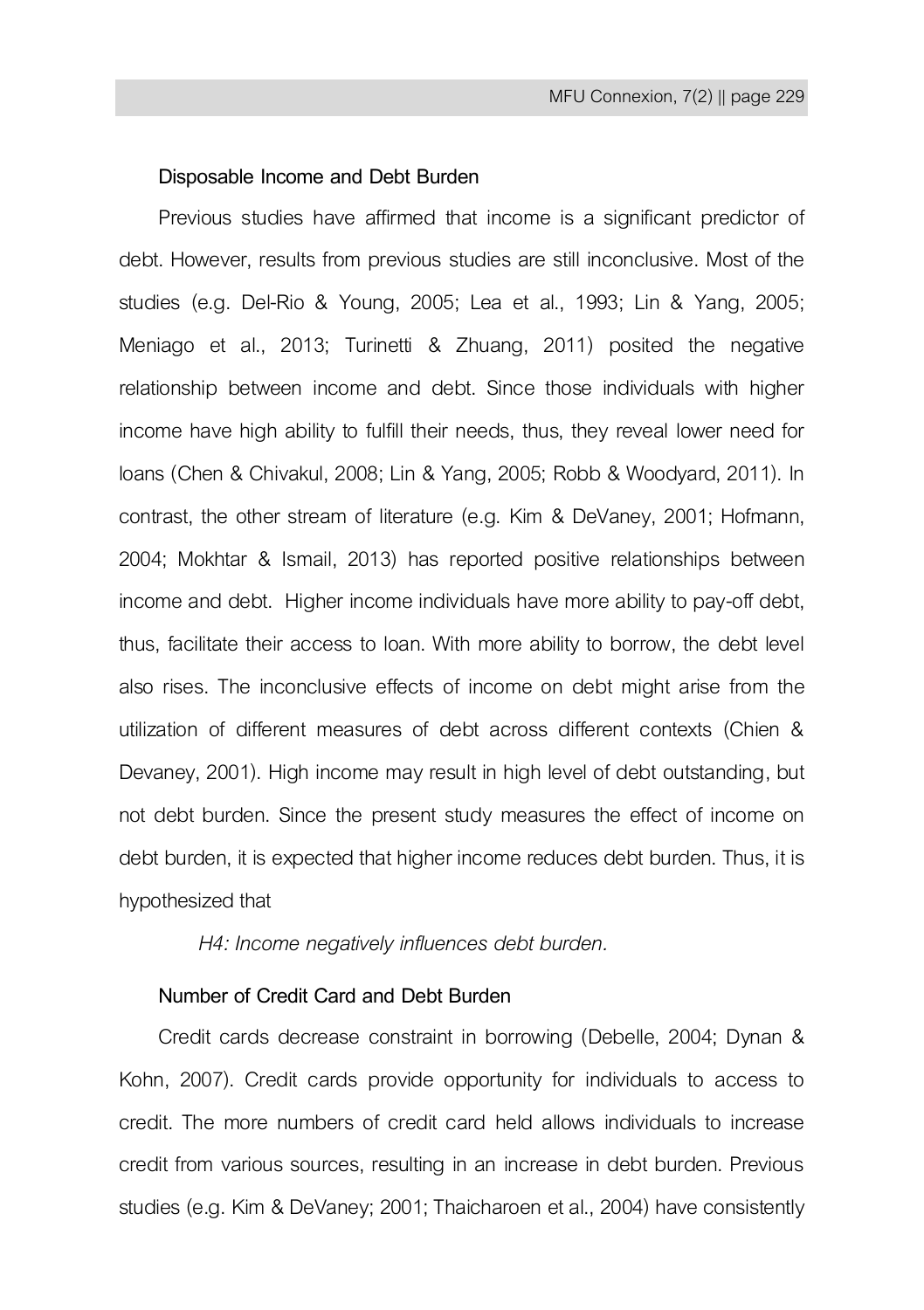confirmed that the number of credit card is positively related to the credit card balance outstanding. Therefore, it is hypothesized that

*H5: Number of credit card held positively influences debt burden.*

# **Materialism and Debt Burden**

Materialism defined as ''the importance ascribed to the ownership and acquisition of material goods in achieving major life goals'' (Richins, 2004, p. 210). Materialists believe that the acquisition of goods is an important goal of one's life. It can signal success and bring happiness (Richin & Dawson, 1992). Thus, they devote a lot of time and efforts in planning for purchases and dreaming of purchase outcomes (Richins, 2011). High materialistic people are likely to spend more in order to satisfy their strong acquisitive desires and accrue debts. Numerous studies (e.g. Donnelly et al., 2013; Garðarsdóttir & Dittmar, 2012; Nepomuceno & Laroche, 2015; Richins & Rudmin, 1994; Richins & Dawson, 1992) consistently confirmed a positive association between materialism and debt. Therefore, it is hypothesized that

*H6: Materialism positively influences debt burden.*

# **A Mediating Role of Money Management**

Money management is recognized as an important shield against excessive consumption and debt (Ksendzova et al., 2017). It includes skills in managing spending, saving, budgeting, and investing (Godwin & Koonce, 1992). Life-cycle hypothesis theory (Ando & Modigliani, 1963) posited that individuals' financial responsibilities varied along ones' life-cycle. Differences needs in each stage of life make individuals need different money management practices (Xiao & Noring, 1994). In the working phase of life-cycle, individuals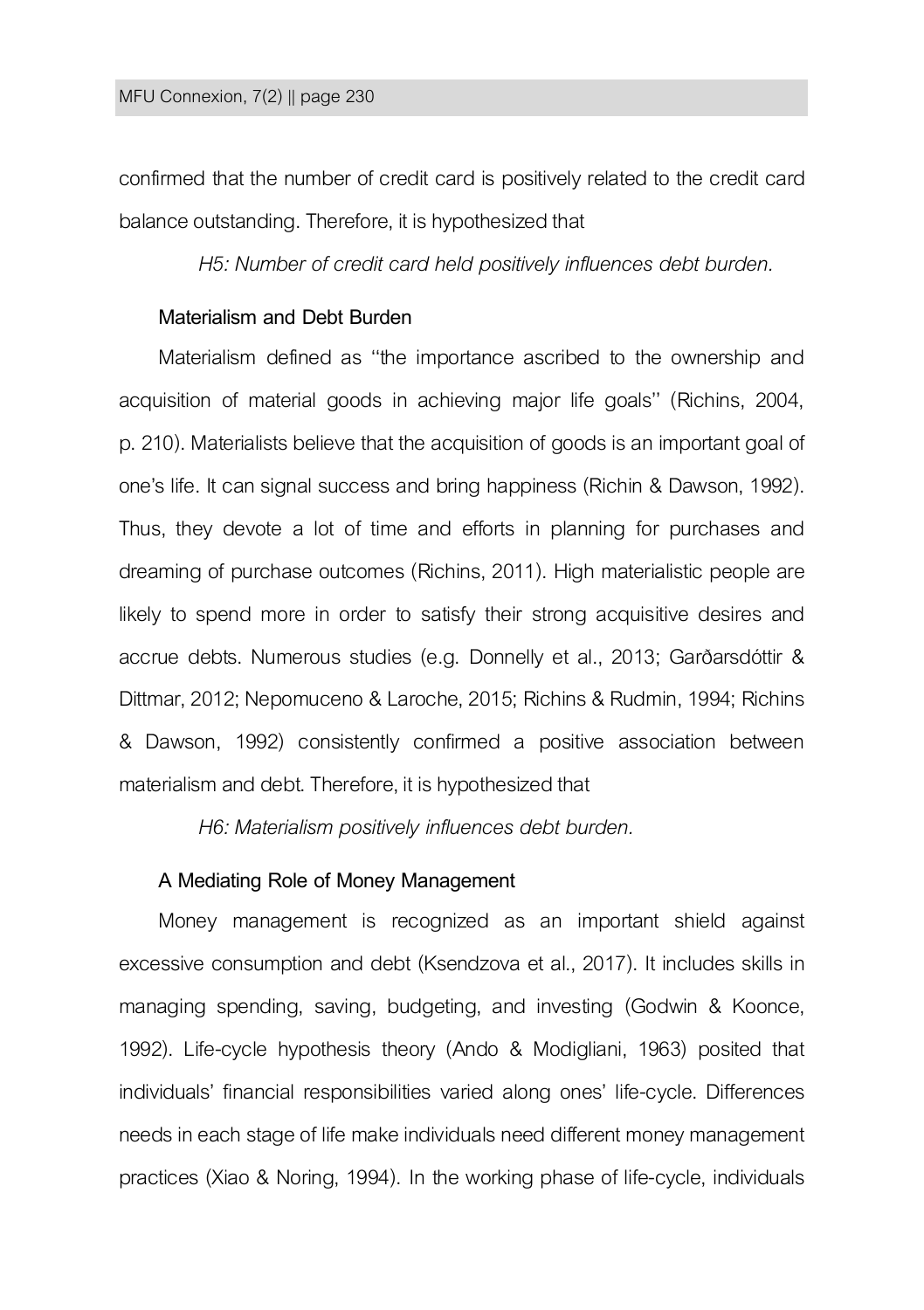grow up, accumulate skills, knowledge and experience a positive income growth. Higher age, education, and income assisted individual in better managing their lives and financial responsibilities, resulting in better money management skills and practices (Hilgert et al., 2003) Therefore, it is hypothesized that

*H7: Age positively influences money management.*

*H8: Education positively influences money management.*

*H9: Income positively influences money management.*

On the other hand, the number of children is presumed to negatively relate to money management. Individuals who have children are exposed to higher consumption needs and expenditures (Chen & Chivakul, 2008; Fidrmuc et al., 2013). They face more difficulty in managing their financial responsibility. Therefore, it is hypothesized that

*H10: Number of children negatively influences money management.*

In addition, the number of credit card held is expected to negatively relate to personal money management practices. While more number of credit cards increase individuals' access to credit (Kim & DeVaney, 2001), it also increases difficulty in managing financial responsibility. With more number of credit cards, individuals are more likely to access to more credit sources and experience more difficulty in managing their credits. Therefore, it is hypothesized that

*H11: The number of credit card held negatively influences money management.*

Moreover, personal material values play an important role in determining money management practices. Materialists fulfill their needs through spending.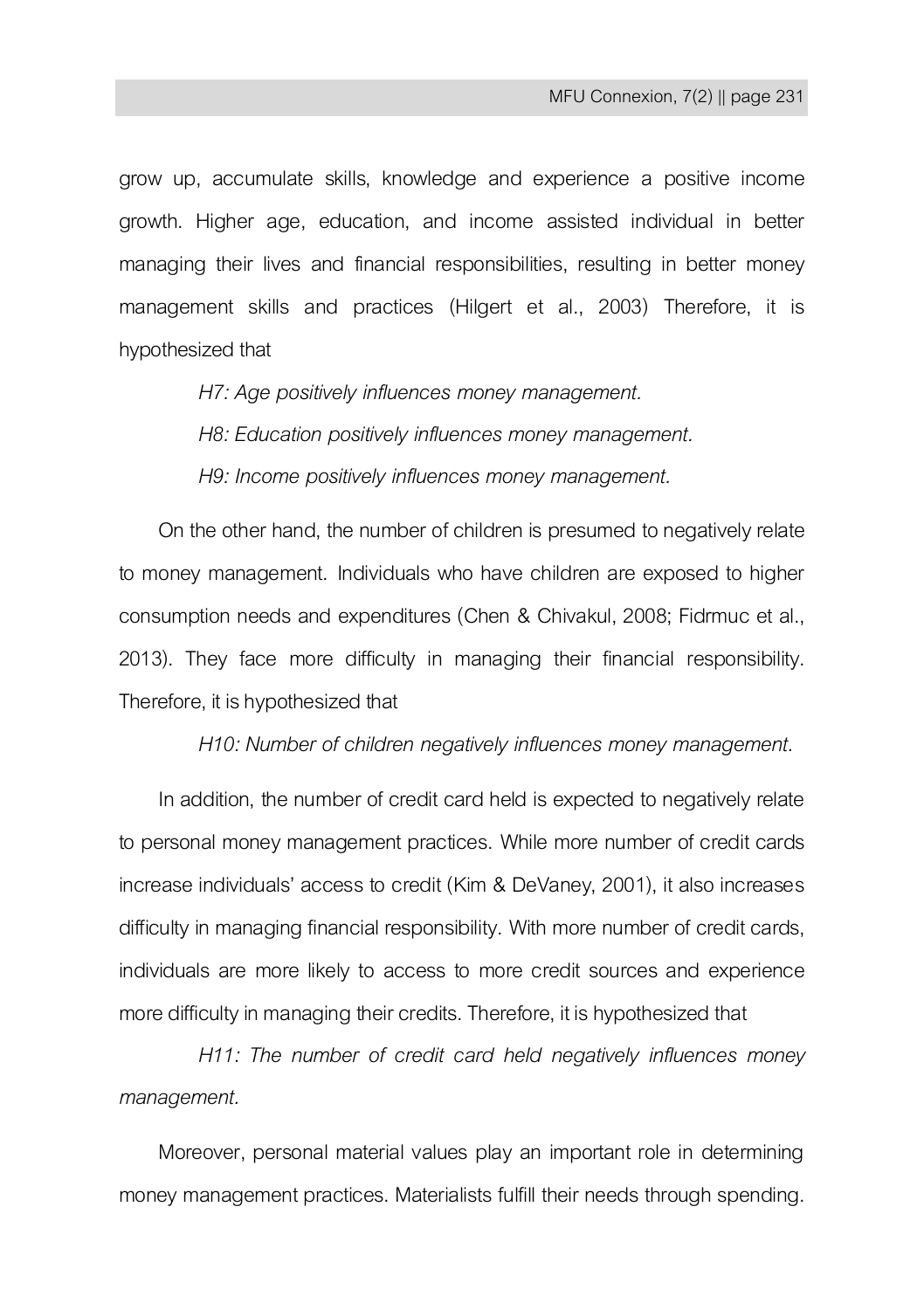#### MFU Connexion, 7(2) || page 232

They are less aware of their budget and tend to overspend in the ways that detrimental their long-term financial interests. Donnelly et al. (2013) indicated that materialistic individuals tend to use less money management strategies than non-materialistic ones. Consistently, Garðarsdóttir and Dittmar (2012) also confirmed that materialism reduced money management skills and increased amount of debt. Thus, it is hypothesized that

*H12: Materialism negatively influences money management.*

#### **Money Management and Debt Burden**

Numerous studies indicated that poor skills in money management resulted in higher debt (Lea et al., 1995; Kim et al., 2003; Elliot, 2005; Norvilitis et al., 2006). People who manage their money well had lower debt burden. Donnelly et al. (2012) confirmed that money management assisted in lowering accumulation of debt beyond the effects of other relevant factors, such as financial responsibility or financial knowledge factor. Thus, it is hypothesized that

*H13: Money management negatively influences debt burden.*

#### **Research Methodology**

#### **Target Population and Sample Size**

The target population was the Thai household influencers who work in Bangkok. Thai people working in Bangkok are representatives of middle-class or middle-income people. The emphasis on middle class was conducted to ensure that the survey can be compared to other countries where middle class people dominate the population. It was estimated that there are 2,522,853 households in Bangkok in 2016 (NBTC, 2017). Yamane (1967) recommended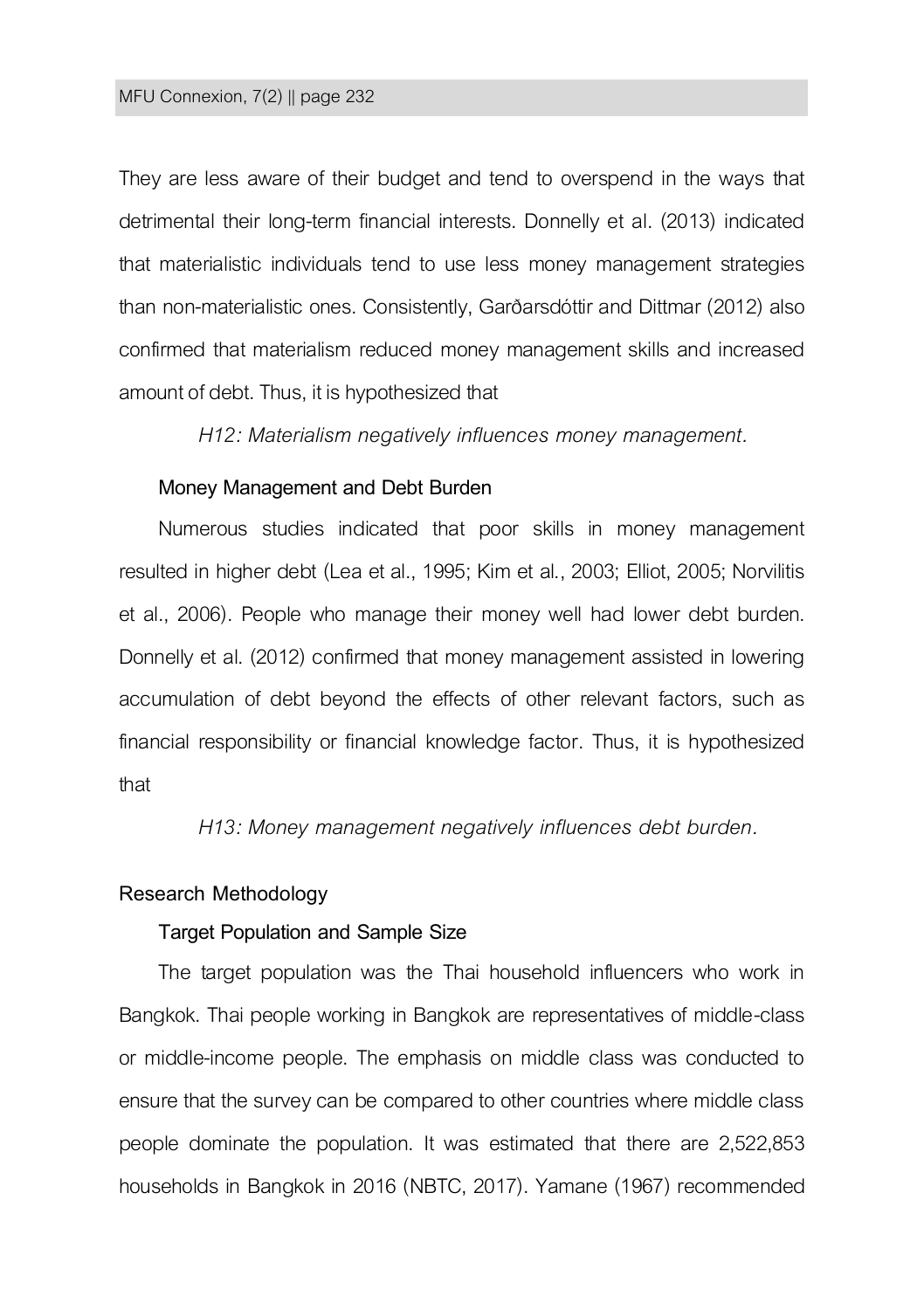that a suitable sample size with a population of more than 100,000 with 95% confidence level was 400. Therefore, the recommended sample size for the present study was at least 400 respondents. Respondents were selected based on judgmental sampling technique. They were selected based on their employment status (must be in a labor force), income (must have regular income and be able to apply for credit card), and habitat (must work and live in Bangkok).

# **Collection of Data, and Statistic Treatment of Data**

Data on factors influencing debt were all collected through questionnaire survey. Questionnaire was developed based on questions adapted from previous studies. Measurements of each variable are illustrated in the next section. Since the present study conducts in the Thai context, the questionnaire was translated into Thai. Then, back-translation into English was conducted to ensure concept equivalence and accuracy of the questionnaire. Along the process, the inconsistency of English-version and Thai-version was corrected and questionnaire was improved. Then, thirty sets of questionnaires were distributed as a pretest to ensure reliability of the questionnaire. Results from reliability test indicated that the written questions were consistently measured variables. Finally, four hundred and forty questionnaires were randomly distributed to individuals of working age in business areas in Bangkok, e.g. Sathorn Rd., Ratchada Rd. and Ramkhamhaeng Rd. These areas were selected because they were populated with middle-class working people. Field workers were used to help collect the data. These workers were supervised and monitored by the researchers in order to ensure the data quality (Malhotra, 2010). The questionnaire survey was conducted during March 2018.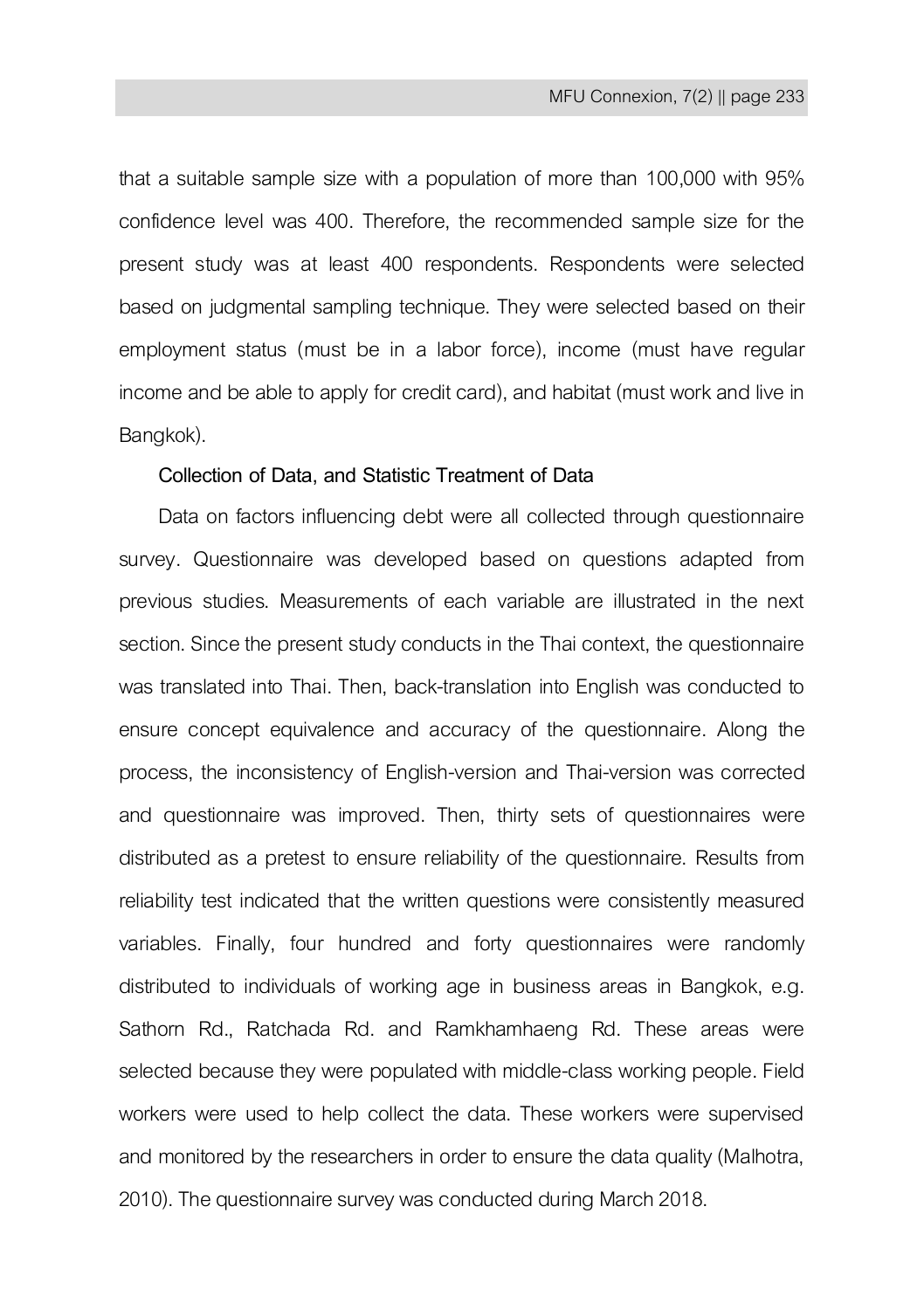The present study attempts to test multiple relationships with the mediator. Structural Equation Modeling (SEM) was selected as an appropriated method of analyzing data. SEM allows all of the hypothesized relationships to be tested simultaneously (Ho, 2006).

# **Measurement of Variables**

First, respondents were asked to specify their information regarding their age, education, income, number of children, and number of credit card in the first part of the questionnaire.

Then, materialism was measured by 18 items developed by Richins (2004). Respondents were asked to indicate to what extent they agree with the given statements (1 = strongly disagree to  $5 =$  strongly agree). For example, "I admire people who own expensive homes, cars, and clothes," "I like to own things that impress people,' 'I like a lot of luxury in my life,' and 'my life would be better if I owned certain things I don't have.' All scores on these items are averaged in order to form the materialism variable.

Next, money management was measured through 18 items developed by Ksendzova et al. (2017). Respondents were asked to indicate how often they had engaged in the money management activities  $(1 =$  never done to  $5 =$ always do). For example, reviewing and evaluating spending on a regular basis, setting money aside for emergencies, maintaining or purchasing an adequate health insurance policy. The score of these items, lastly, are averaged to form money management variable.

Finally, debt burden was measured through the question developed by Gathergood (2012). Respondents were asked to select the answer that best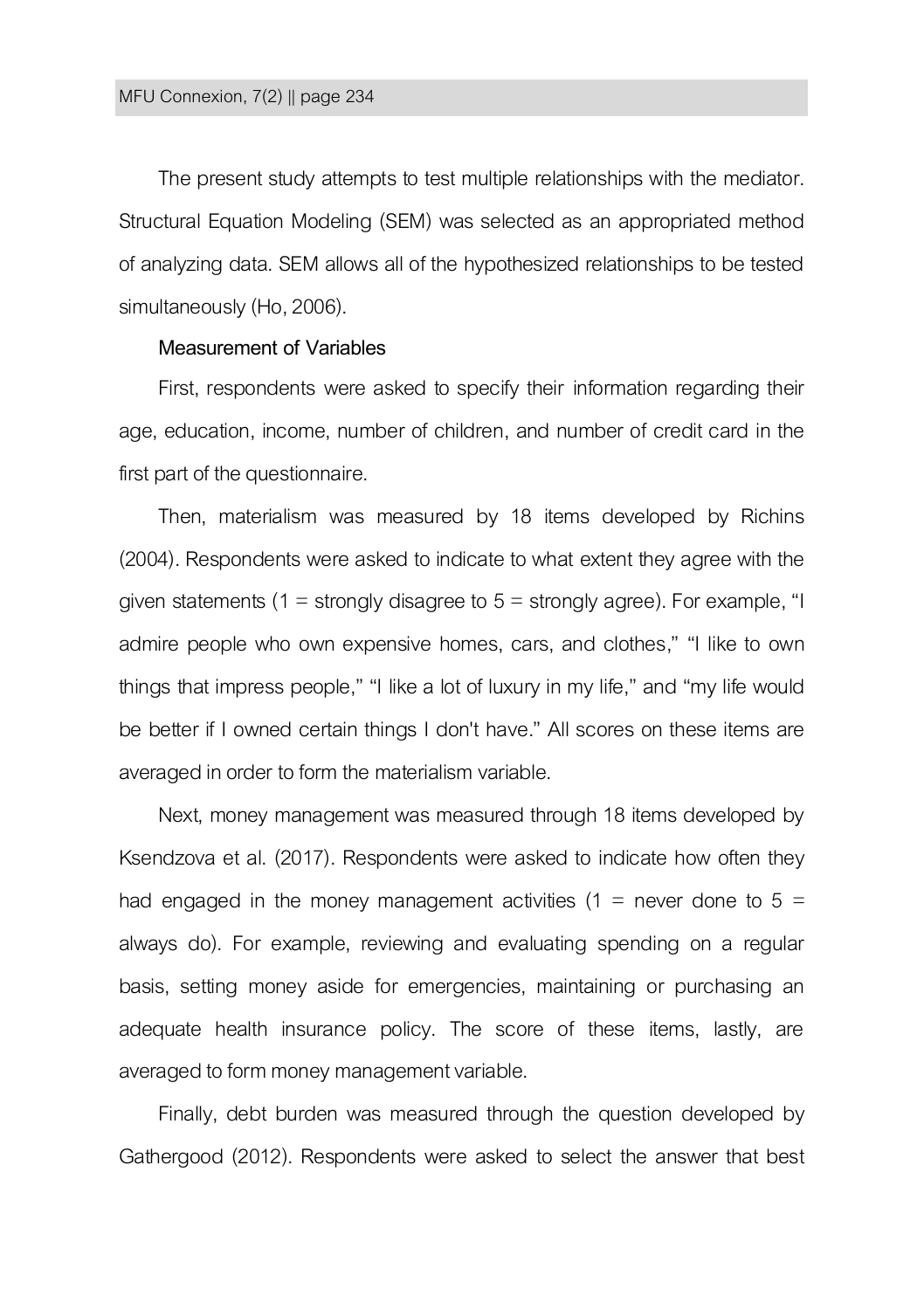represents their current debt situation ranging from no debt at all (code as '0') to severe debt burden (code as '5').

#### **Results**

The 440 sets of questionnaires were collected. However, due to missing data, only 409 questionnaires were remained in the analysis. Data analysis was conducted by SPSS version 23 and AMOS version 18. Sample characteristics and results from hypothesis testing are presented in the next section.

# **Descriptive Statistics of the Sample**

From 409 respondents, 67% of the respondents were female and 33% were male. Majority of the respondents held Bachelor's degree (70.4%) followed by Master's degree (13.7%), high school graduated or vocational training (13.2%), lower than high school (1.7%), and Doctorate degree or above (1%). There are more of respondents who were single (74.6%) than married ones (25.4%). Majority of respondents did not have children (82.60%). Lastly, respondents who had credit card were accounted for 45.7% while 54.3% of respondents did not have credit card.

On average, age of respondents was 30.58. Number of children ranged from zero to six children. Number of credit card ranged from zero to ten cards. Disposable income ranged from 7,000 baht per month to one million baht with mean of 45,935,50 baht and standard deviation of 69,80.

Finding revealed that from 409 respondents, 42.8% reported that they do not have debt burden, 31.3% of total respondents indicated that they can keep up with all bills and commitments without any difficulties. About 19.1% of total respondents indicated that they can keep up with all bills and commitments but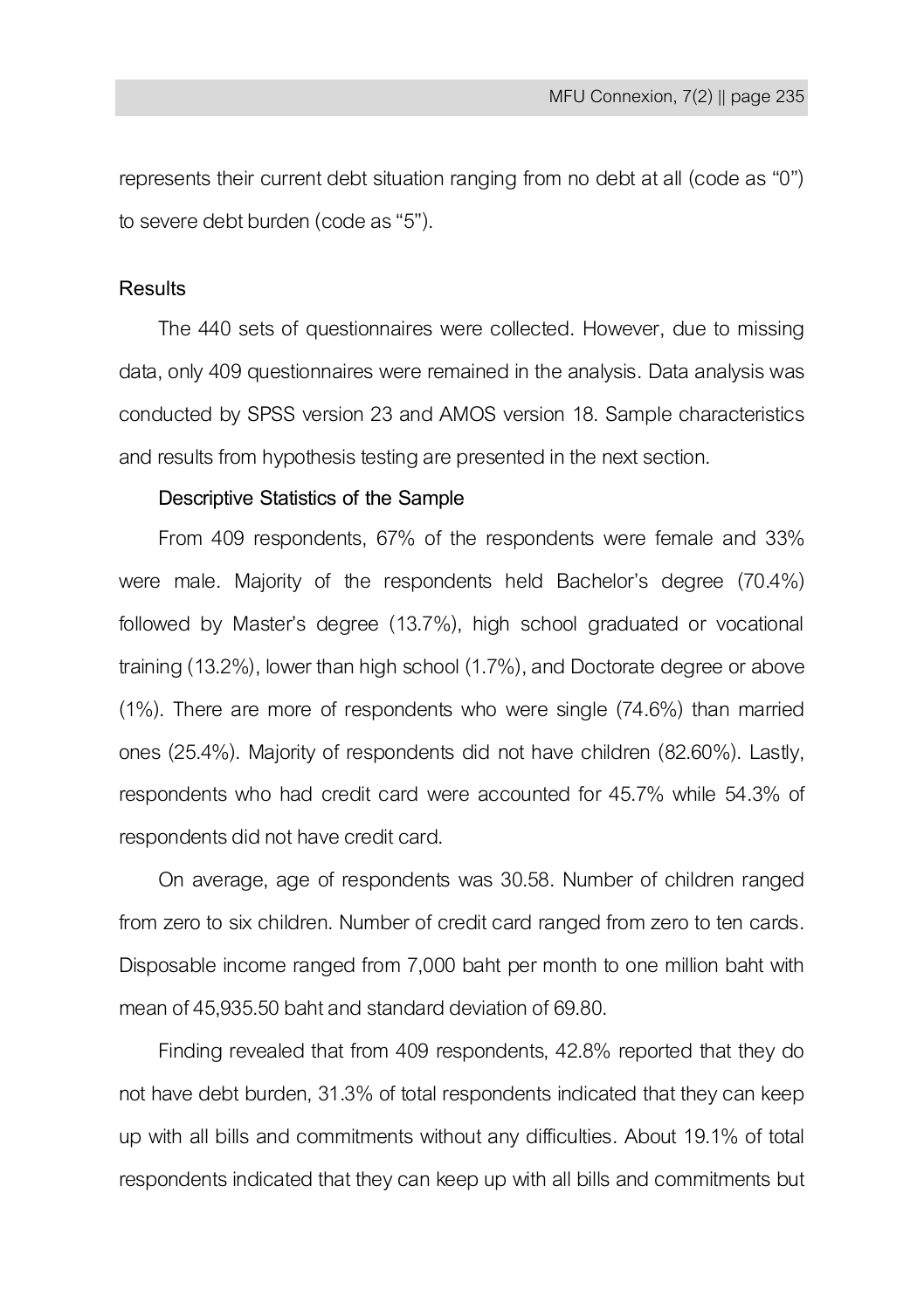it is a struggle from time to time, 4.6% indicated that they can keep up with debt but it is a constant struggle, 1.2% of total respondents indicated that they are falling behind the bills or credit commitment and, lastly, 1% of total respondents reported of having severe debt problems.

# **Reliability of the Scale**

Reliability test was conducted on the materialism and the money management scale. All Cronbach's alpha coefficients are greater than minimum requirement of 0.7 (Hair et al., 2006). Materialism's Cronbach's alpha coefficient is equal to 0.798 Money management's Cronbach's alpha coefficient is equal to 0.897. Results from reliability test indicated that items used can consistently explain money management and materialism variables.

# **Results from Path Model**

Path analysis is employed for testing the hypothesized influences of age, education, number of children, income, number of credit card, materialism, and money management on debt burden. Results from path analysis showed that 15.2% of the variations in debt burden are explained by the joint influences of the six independent variables and one mediator, money management (see Table 1).

| Table 1 Square Multiple Correlations |  |
|--------------------------------------|--|
|                                      |  |

| Dependent Variables | <b>Square Multiple Correlation Estimates</b> |
|---------------------|----------------------------------------------|
| Money Management    | 0.159                                        |
| Debt Burden         | 0.152                                        |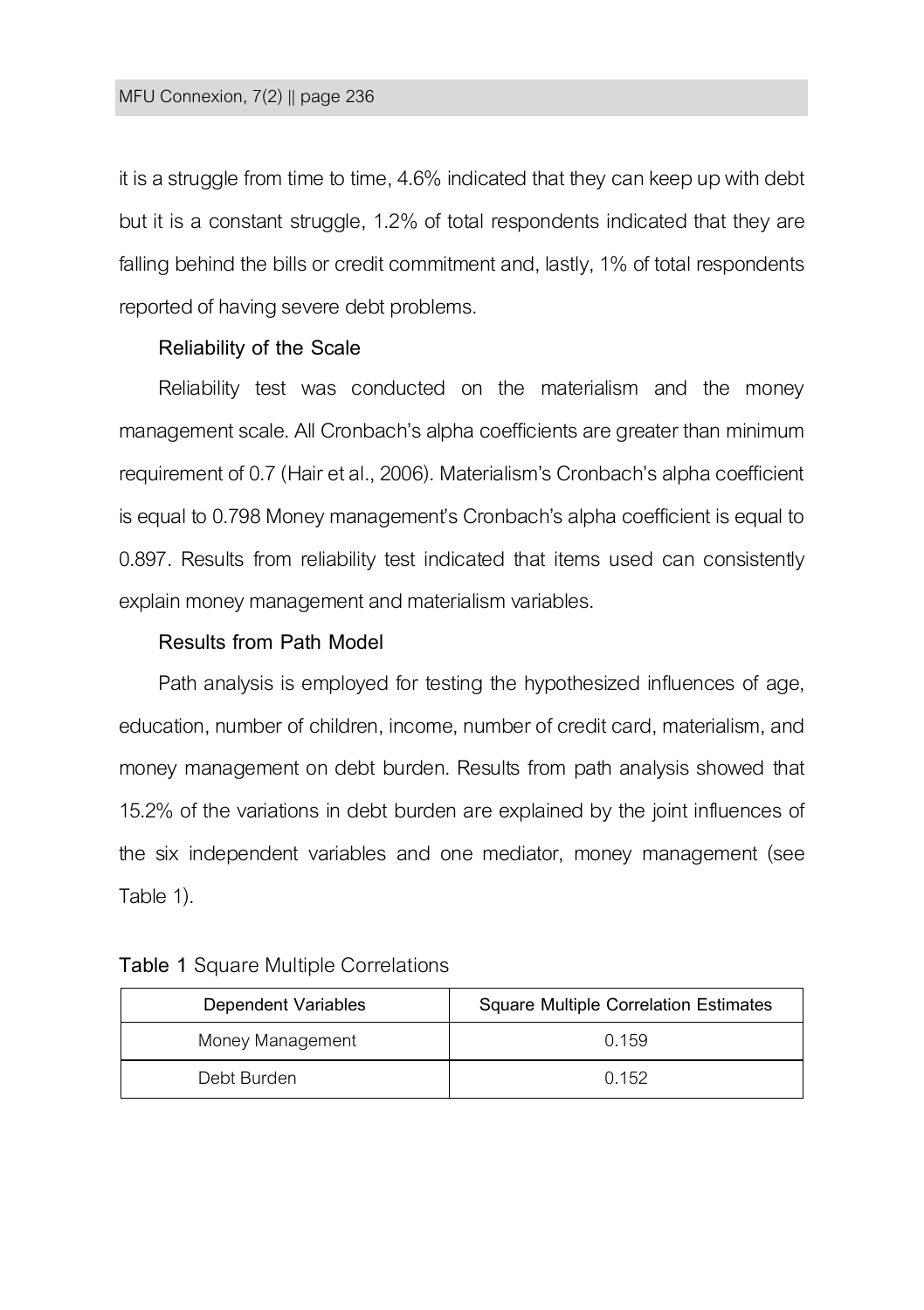# **Age, Money Management and Debt Burden**

The first hypothesis indicated that age positively influences debt burden. Findings revealed that age had a significant positive impact on debt burden at 0.05 significance level. Age directly and positively influenced debt burden with standardized regression weight of 0.186 (see table 2). Thus, *Hypothesis 1 was supported*.

Regarding the indirect influence of age, the seventh hypothesis stated that age positively influenced money management. Findings revealed that age had no significant impact on money management at 0.05 significance level. Thus, *Hypothesis 7 was not supported*.

#### **Education, Money Management and Debt Burden**

The second hypothesis indicated that education level negatively influences debt burden. As expected, education negatively affected debt burden. However, the effect was insignificant at 0.05 significance level. Thus, *Hypothesis 2 was not supported*.

Regarding the indirect influence of education, the eighth hypothesis proposed that education positively influenced money management. Findings revealed that education significantly and positively influenced the money management at 0.05 significance level. The standardized regression weight of education on money management was0.141 (see Table 2). Thus, *Hypothesis 8 was supported*. Education indirectly influenced debt burden. Higher educated individuals managed their money more efficiently, resulting in lower debt burden.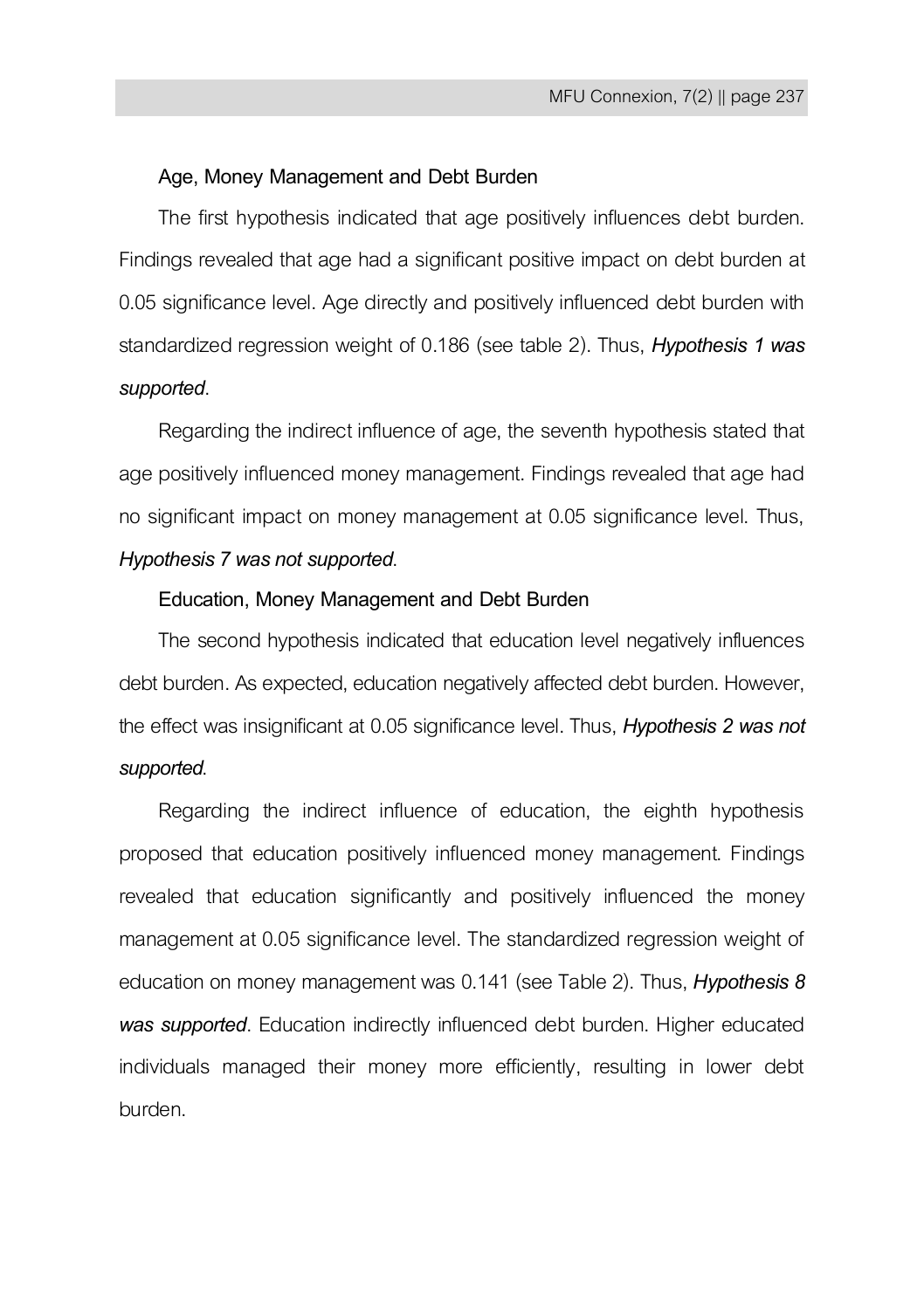#### **Number of Children, Money Management and Debt Burden**

The third hypothesis indicated that number of children positively influenced debt burden. Findings revealed the insignificant influence of number of children on debt burden at 0.05 significance level. Thus, *Hypothesis 3 was not supported*.

Regarding the indirect influence of number of children, the tenth hypothesis proposed that number of children negatively influenced money management. As expected number of children negatively affected money management. However, its effect was insignificant at 0.05 level. Thus, *Hypothesis 10 was not supported*. Number of Children neither directly nor indirectly influenced debt burden.

#### **Income, Money Management and Debt Burden**

The fourth hypothesis indicated that disposable income negatively influenced debt burden. Findings revealed that income negatively affected debt as hypothesized. Nonetheless, its influence was insignificant at 0.05 significance level. Thus, *Hypothesis 4 was not supported*.

Regarding the indirect influence of income, the ninth hypothesis proposed that disposable income positively influences money management. Findings revealed that disposable income significantly and positively influences the money management at 0.05 significance level. The standardized regression weight was 0.092 (see Table 2). *Thus, Hypothesis 9 was supported.* Income indirectly influenced debt burden through money management. Individuals who earn higher income managed their money better, resulting in lower debt burden.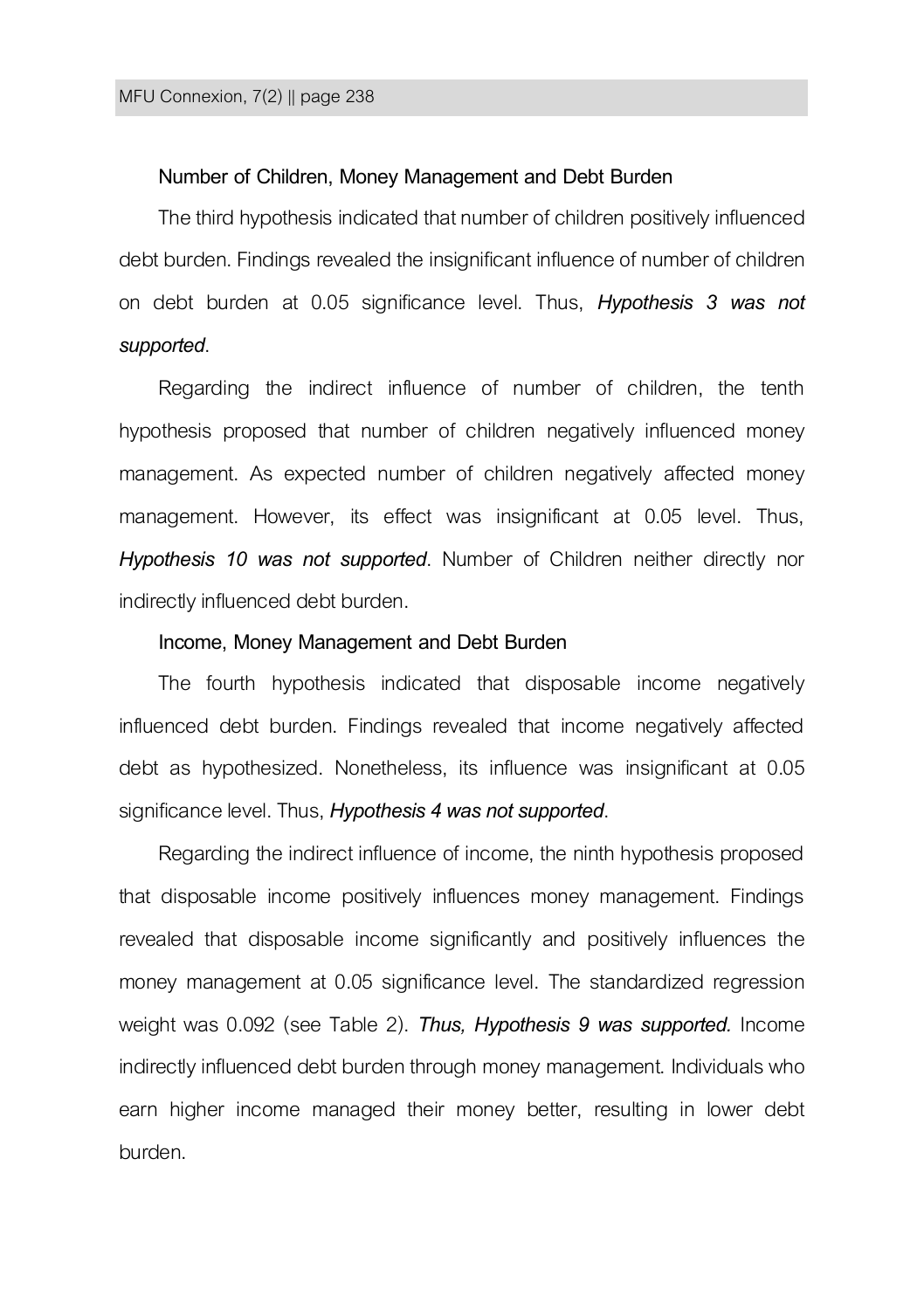#### **Number of Credit Card, Money Management and Debt Burden**

The fifth hypothesis indicated that the number of credit card positively influenced debt burden. Findings revealed the significant positive influence of the number of credit cards on debt burden at 0.001 significance level. The path coefficient of number of credit card on debt burden was 0.212 (see Table 2). Thus, *Hypothesis 5 was supported*. Number of credit card directly influenced debt burden.

Regarding the indirect effect, the eleventh hypothesis proposed that the number of credit card held negatively influenced money management. Findings revealed that the number of credit card negatively affected money management. However, its effect was not significant at 0.05 significance level.

# Thus, *Hypothesis 11 was not supported*.

#### **Materialism, Money Management, and Debt Burden**

The sixth hypothesis stated that materialism positively influenced debt burden. Results showed that the influence of materialism on debt burden was not significant at 0.05 level. Thus, *Hypothesis 6 was not supported*.

Regarding its indirect influence, the twelfth hypothesis proposed that materialism negatively influenced money management. Findings indicated that materialism significantly influenced money management at 0.001 significance level and the standardized coefficient of materialism was negative, -0.322, as expected (see Table 2). Thus, *Hypothesis 12 was supported*. Materialism indirectly influenced debt burden. High materialists were exposed to poor money management, hence, higher debt burden.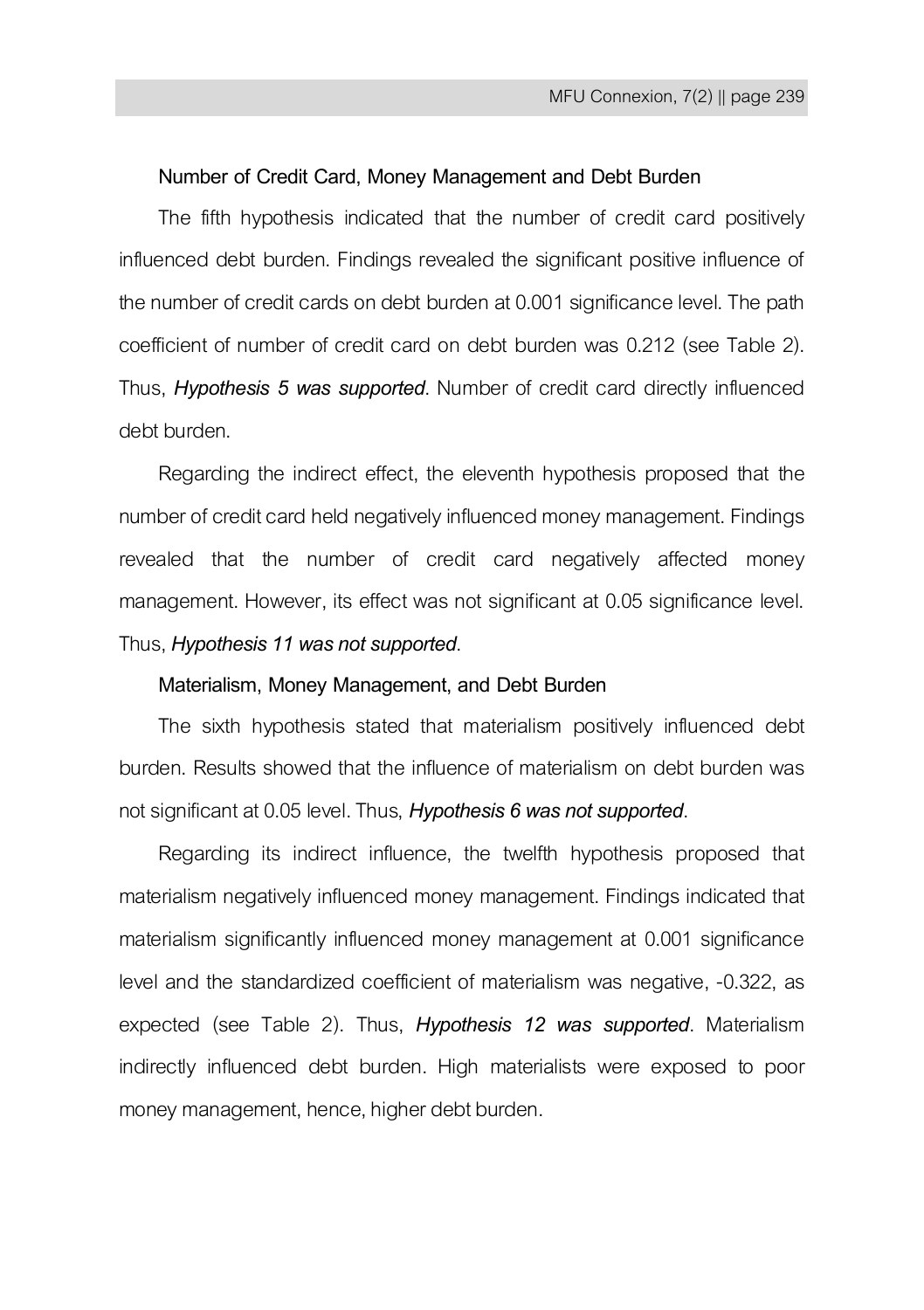# **Money Management and Debt Burden**

The thirteenth hypothesis proposed that money management negatively influenced debt burden. As expected, findings revealed that money management significantly and negatively influenced debt burden at 0.001 significance level (see Table 2). The path coefficient of money management on debt burden was -0.24 (see Table 2). Better money management significantly reduced debt burden. Thus, *Hypothesis 13 was supported*.

|                       | Direct Path (Independent variable → Debt Burden)                    |                                        |
|-----------------------|---------------------------------------------------------------------|----------------------------------------|
| Independent variables | Dependent variable                                                  | <b>Standardized Regression Weights</b> |
| Age                   | Debt Burden                                                         | $0.186*$                               |
| <b>F</b> ducation     | Debt Burden                                                         | $-0.034$                               |
| Number of children    | Debt Burden                                                         | $-0.015$                               |
| Disposable income     | Debt Burden                                                         | $-0.057$                               |
| Number of credit card | Debt Burden                                                         | $0.212**$                              |
| Materialism           | Debt Burden                                                         | 0.044                                  |
|                       | Indirect Path (Independent variable $\rightarrow$ Money Management) |                                        |
| Age                   | Money management                                                    | 0.077                                  |
| Fducation             | Money management                                                    | $0.141*$                               |
| Number of children    | Money management                                                    | $-0.037$                               |
| Disposable income     | Money management                                                    | $0.092*$                               |
| Number of credit card | Money management                                                    | $-0.043$                               |
| Materialism           | Money management                                                    | $-0.322**$                             |
|                       | Path (Money Management > Debt Burden)                               |                                        |
| Money management      | Debt Burden                                                         | $-0.24**$                              |

| Table 2 Results from Path Analysis |
|------------------------------------|
|------------------------------------|

**Remark**: \*\*at 0.001 significance level, \*at 0.05 significance level.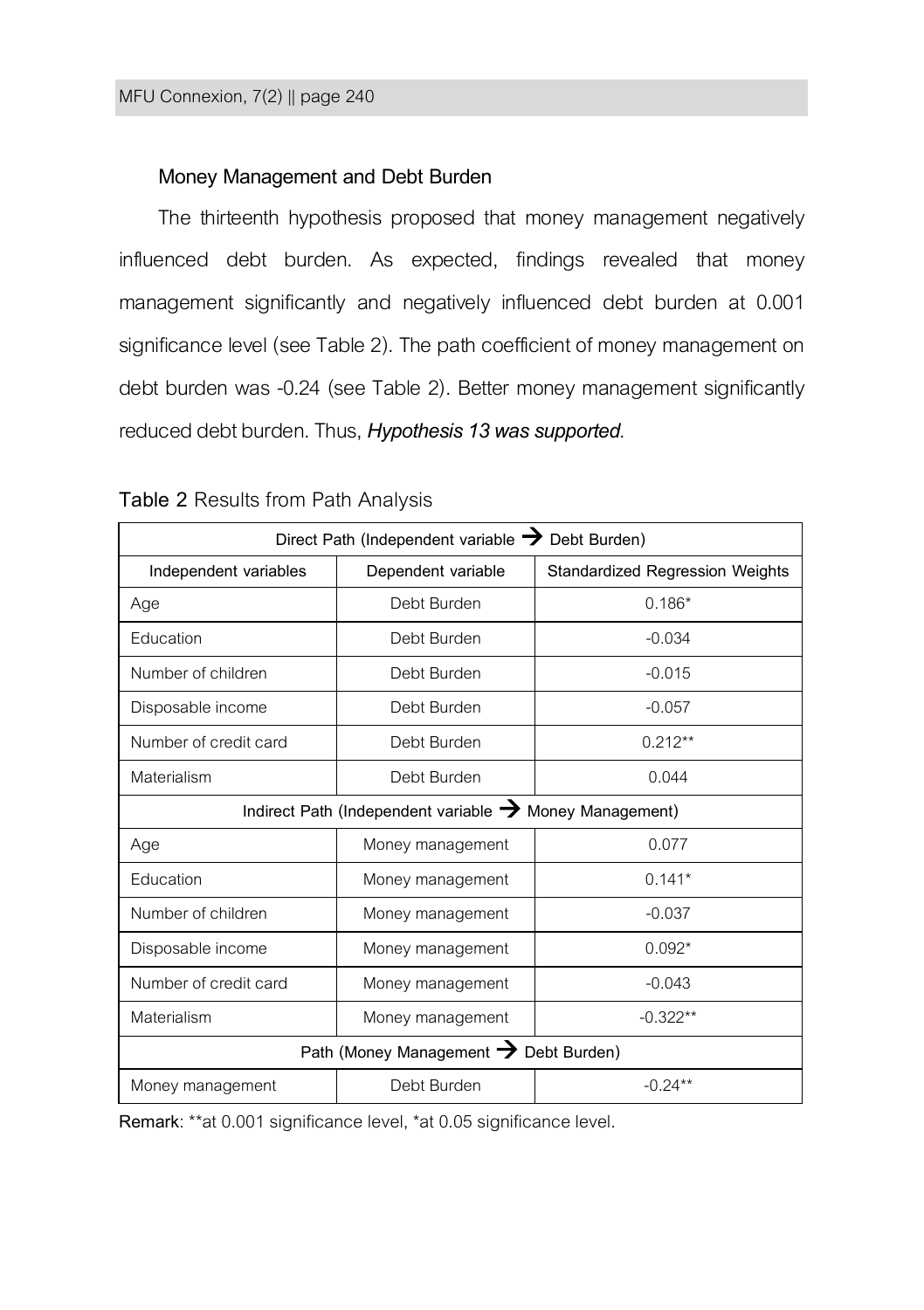# **Conclusions**

Results from hypotheses testing indicated that out of the six independent variables, only age and number of credit cards were directly influenced debt burden. As people became older, they tended to borrow more and incurred higher debt burden (Ando & Modigliani, 1963; Hanna et al., 1995). Number of credit cards held by individuals also directly and positively affected debt burden. As people had more access to credit, they tended to borrow more and increased their debt burden (Kim & DeVaney, 2001).

Although the direct effects were insignificant, education, disposable income, and materialism were found to indirectly influence debt burden. Their effects were mediated by money management. People with higher education managed their money better, resulting in low debt burden. High income people had more flexibility in managing money. They managed money more efficiently, resulting in lower debt burden. Material values also have indirect significant impact on debt burden. Low materialistic people were more aware of their budget. Their management of money were not driven be material needs. They tended to manage their money well, hence had less debt burden (Garðarsdóttir & Dittmar, 2012).

However, number of children neither directly nor indirectly influenced debt burden. Number of children was found to insignificantly affect money management and debt burden. The conclusion on hypotheses testing were illustrated in figure 1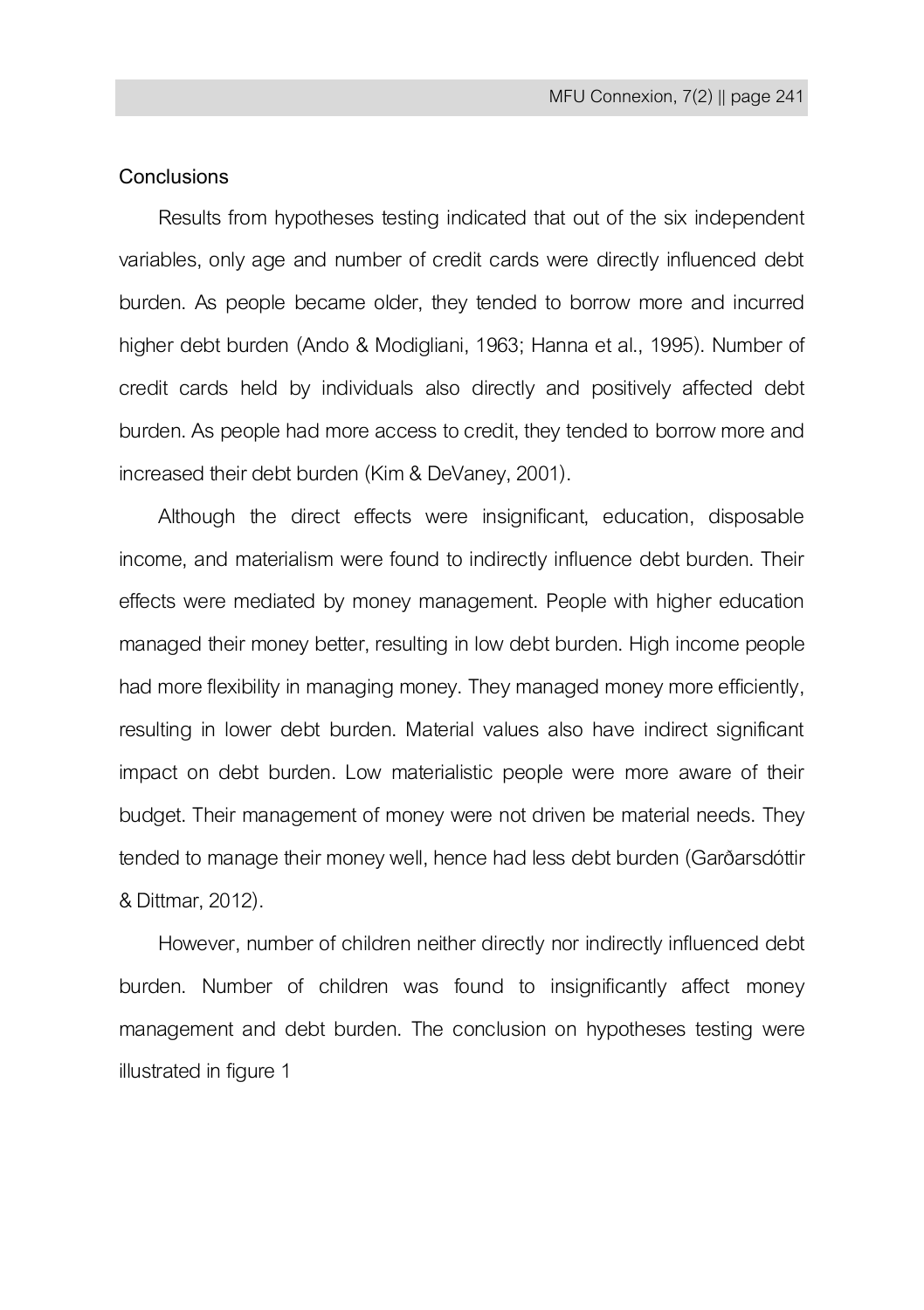

**Remark**: \*\*at 0.001 significance level, \*at 0.05 significance level.



# **Discussions and Policy Implementation**

The results from hypotheses testing indicated that number of credit cards held by individuals was found to directly and significantly impact debt burden. This may raise a concern on credit card policy implementation. Policies that attempt to limit the number of credit cards held by individuals may help reduce debt severity problem. In addition, strictly monitoring credit usage or keeping record of credit usage must be strictly implemented. Credit using record must be the first criterion in order to give loan.

In addition, the incorporation of money management as a mediator sheds light on policy implication in reducing debt problem. Disposable income, education, and personal's material values had found to indirectly influenced debt burden -these linkages were significantly mediated by money management practices. Thai people with higher education, higher disposable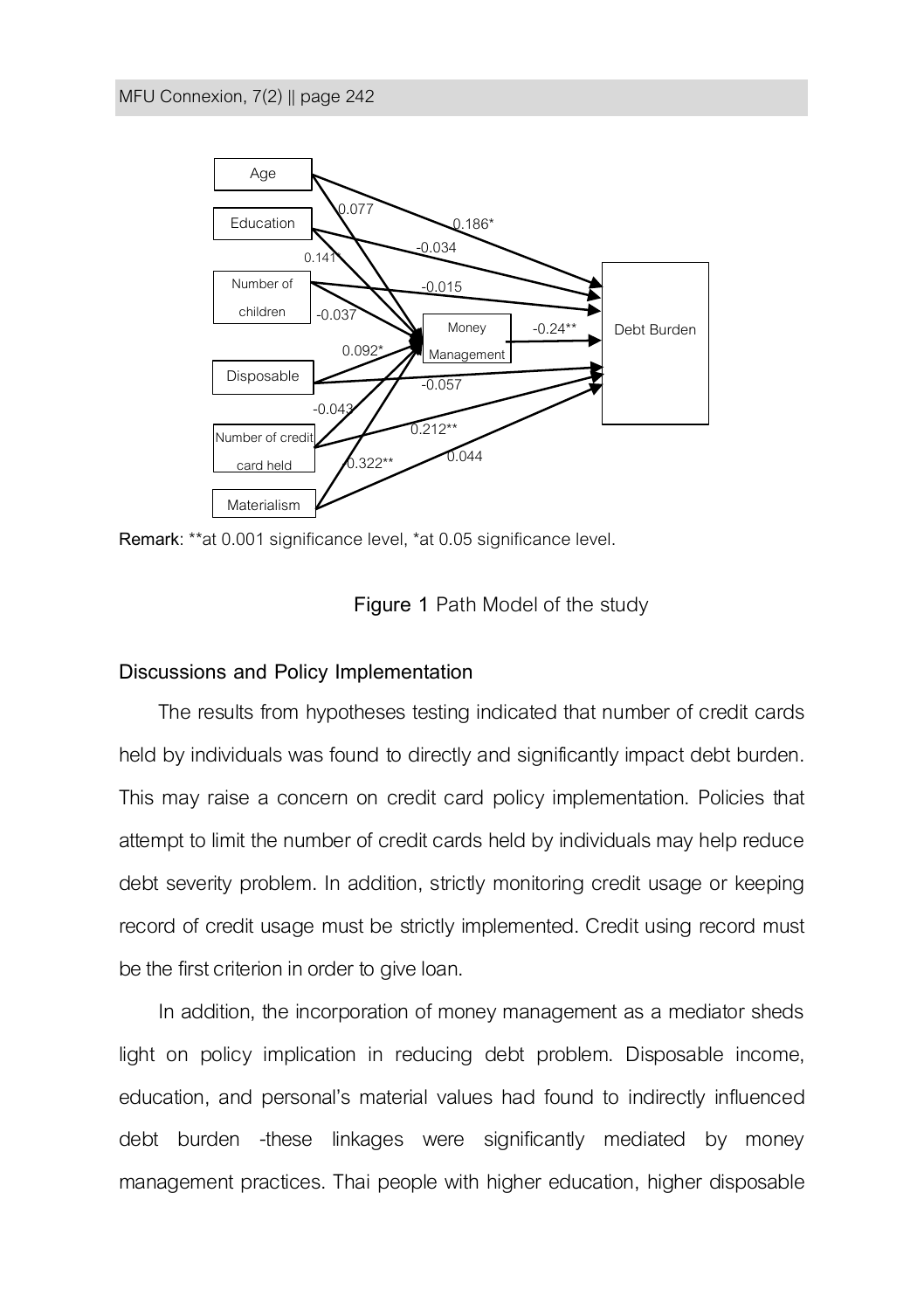income, and low material values were better in managing their money, which in turn lead to lower debt burden. Money management behavior has power to explain debt burden, beyond other economics and demographic variables. Implementation of the policies to shape individuals' behavior on how to manage their budget, expenditure, saving, credit and long term financial plan (e.g. insurance) must be a critical factor in reducing debt burden. For example, school education should emphasize on how to keep record of income and expenditure, how to set budget, how and where to save, how and where to invest, and how to make a long-term financial plan (e.g. insurance and pension fund). Results from the survey reveal that less of the sample has invested in long-term financial plan. Less of respondents had bought insurance and reviewed insurance payment plan which is the proxy of long-term financial wellbeing. In addition to school education, policy makers may provide financial counselors or professional training units that aim to provide advices or coach individuals on how to manage cash, saving, credit may be necessary to help reduce debt problem.

# **Limitations of the study and Suggestions for Future Research**

The present study was subject to some limitations. Firstly, this study used a sample of respondents who are all in working ages in Bangkok, Thailand, the generalizability of the results to other countries and other cultures may be limited. Future research may study factors influencing debt burden in different contexts. Respondents from various countries, values,and culture may expose to difference factors affecting debt burden.

Secondly, the present study emphasized the impact of economic and demographic variables on debt burden and included only one socio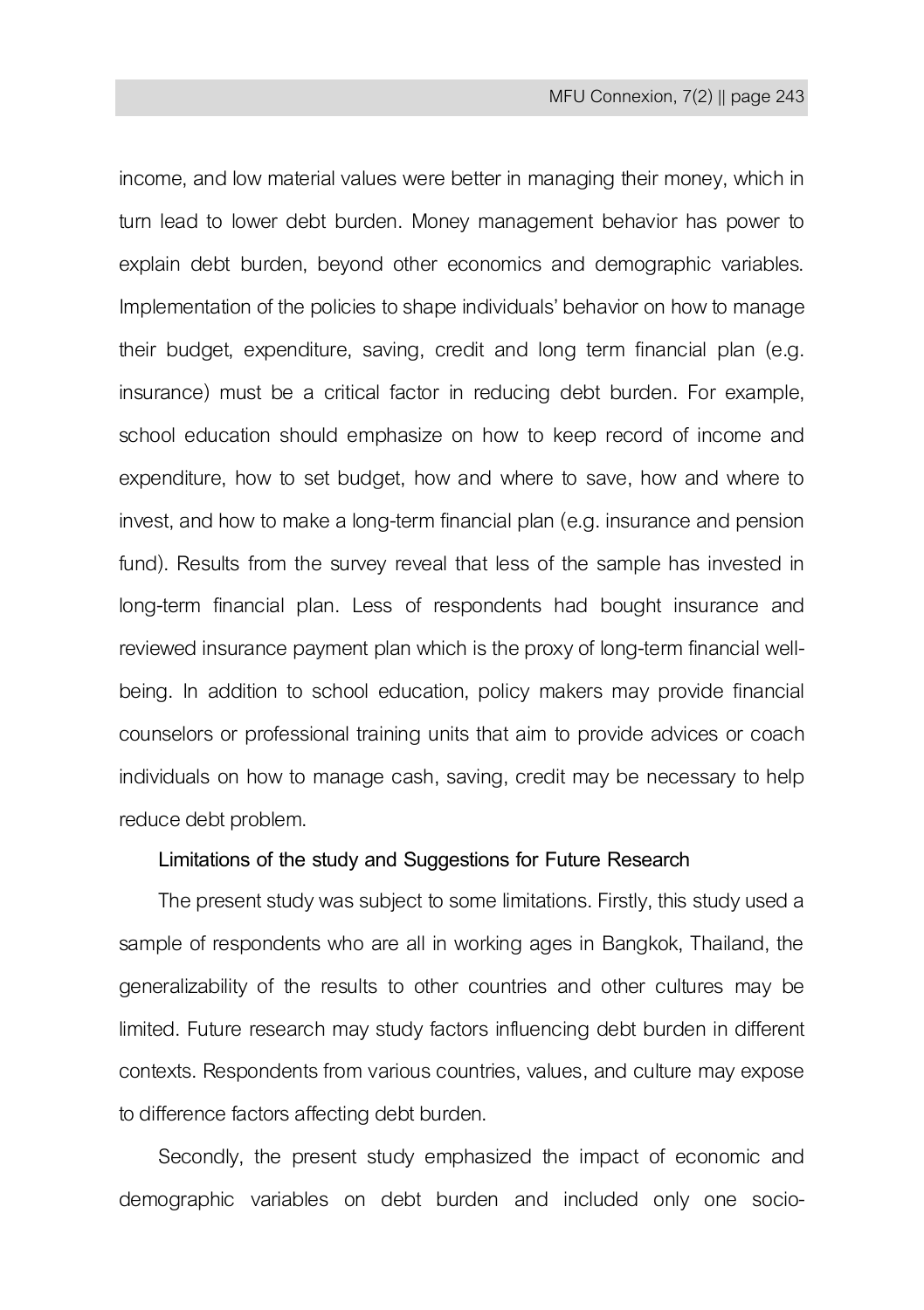psychological factor, i.e. materialism into the analysis. Future research may expand the investigation by adding more psychological factors (e.g. selfcontrol, self-esteem, stress, compulsive buying) into the analysis since other psychological factors may be able to explain more of money management practices and debt burden.

Finally, the present study measured debt burden through self-assessed questionnaire survey. Self-assessed questionnaire is subject to some limitations, in which respondents may try to give desirable answers. Especially, some respondents may be unwilling to disclose their sensitive information, particularly their debt burden due to embarrassment or respondents' prestige (Malhotra, 2010). Future research may incorporate credit information of respondents acquired by secondary sources (e.g. banks or financial institutions) into the analysis to make the analysis more accurate.

#### **References**

- Ando, A., & Modogliani, F. (1963) The "life cycle" hypothesis of saving: Aggregate implications and tests, *The American Economic Review,*  vol. 53, no.1, pp. 55–84.
- Becker, G. S. (1964) *Human capital: A theoretical and empirical analysis, with special reference to education,* New York: National Bureau of Economic Research.
- Becker, G. S. (1965) A theory of the allocation of time,*The Economic Journal,*  vol. 75, no. 299, pp. 493-517.
- Becker, G. S. (1975) *Human capital,* 2<sup>nd</sup> edition, New York: Columbia University Press for National Bureau of Economic Research.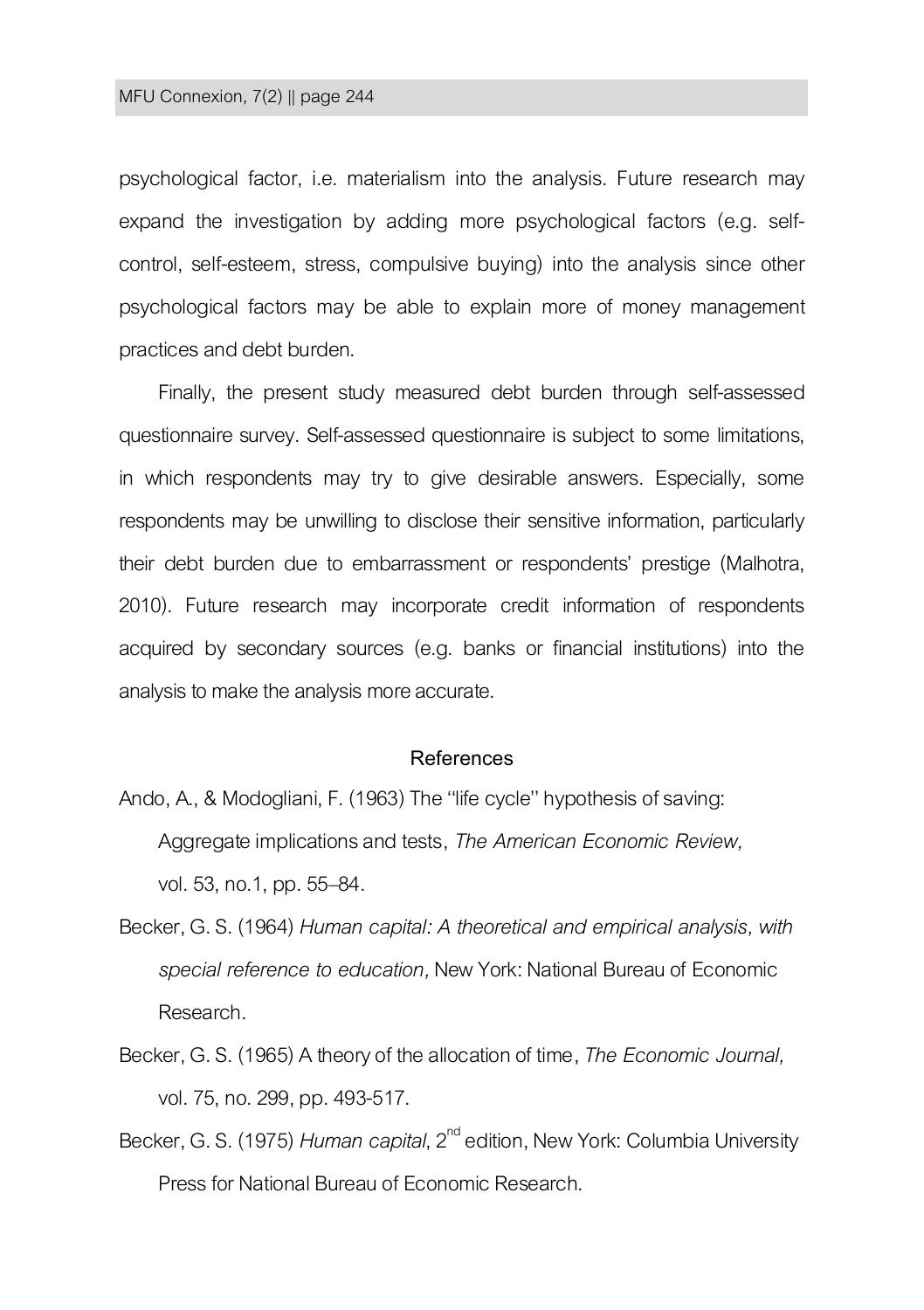- Berthoud, R., & Kempson, E. (1992) *Credit and debt in Britain, Report of first findings from the PSI survey,*London: Policy Studies Institute.
- Bridges, S., et al. (2006) 'Housing wealth and the accumulation of financial debt: Evidence from UK households', in G. Bertola, R. Disney, & C. Grant (Eds.), *The economics of consumer credit* (pp. 135–180), Cambridge, MA: MIT Press.
- Charpe M., & Flaschel, P. (2013) Workers' debt, default and the diversity of financial fragilities, *Structural Change and Economic Dynamics*, vol. 27, pp. 48-65.
- Chen, K., & Chivakul, M. (2008) *What drives household borrowing and credit constraints? Evidence from Bosnia and Herzegovina*(IMF Working Paper, WP/08/202), Available: http://www.imf.org/external/pubs/ft/wp/2008/ wp08202.pdf [7 March 2018]
- Chien, Y., & Devaney, S. A. (2001) The effects of credit attitude and socioeconomic factors on credit card and installment debt,*The Journal of Consumer Affairs,* vol. 35, no.1, pp. 162-179.
- Debelle, G. (2004) Household debt and the macroeconomy, *BIS Quarterly Review*, March 2004, pp. 51-64.

Del-Rio, A., & Young, G. (2005) *The determinants of unsecured borrowing: Evidence from the British household panel survey*(Working Papers. 263), Available: http://www.ecri.eu/new/system/files/49? determinants\_ unsecured borrowing uk.pdf [7 April 2018]

Donnelly, G., et al. (2012) The Big Five personality traits, materialistic values and financial well-being of self-reported money managers,*Journal of Economic Psychology,* vol. 33, no.1, pp. 1129–1142.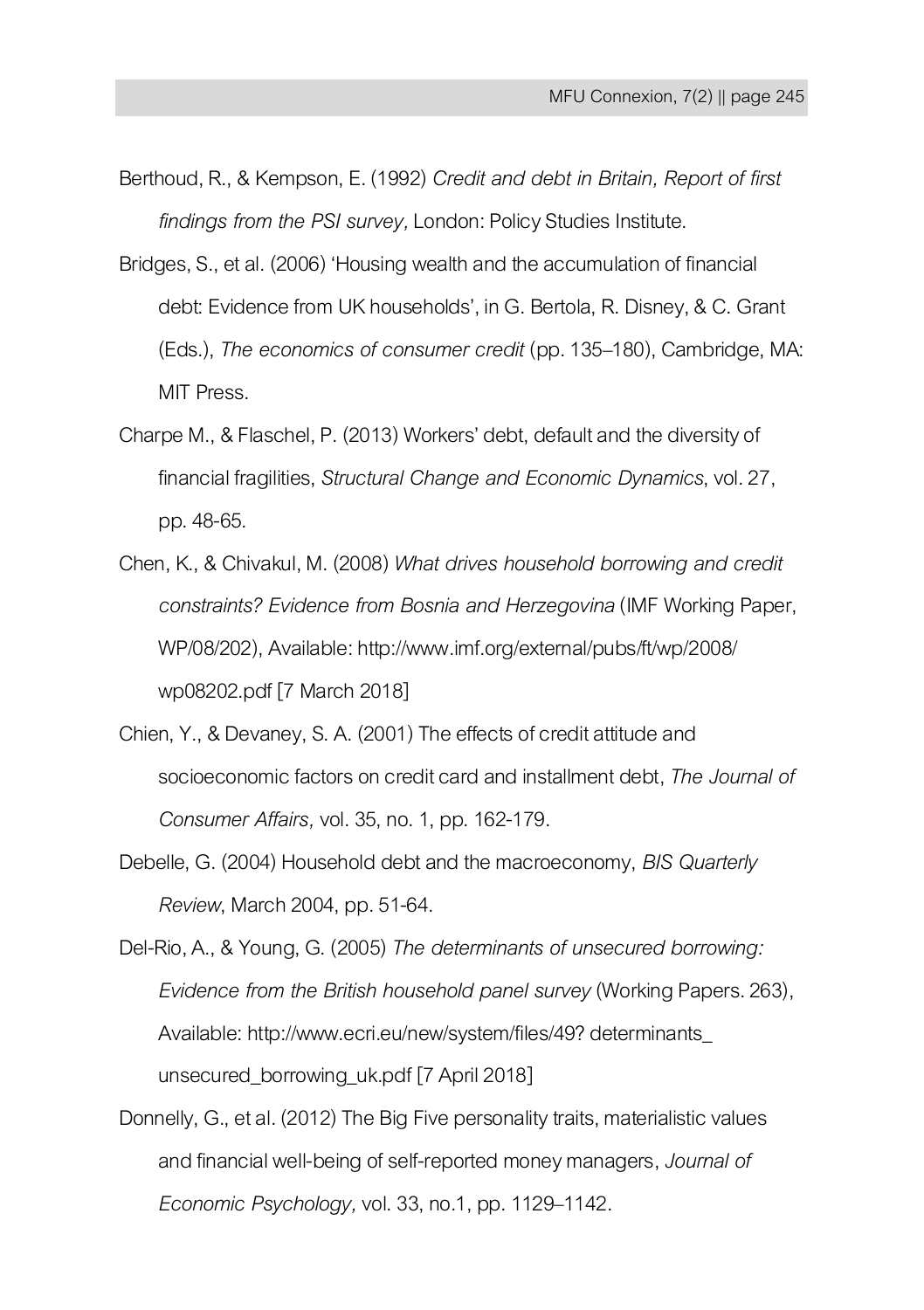Donnelly, G., et al. (2013) Sadness, identity, and plastic in over-shopping: The interplay of materialism, poor credit management, and emotional buying motives in predicting compulsive buying,*Journal of Economic Psychology,* vol. 39, pp. 113–125.

Duca, J., & Rosenthal, S. (1994) Do mortgage rates vary based on household default characteristics? Evidence on rate sorting and credit rationing, *Journal of Real Estate Finance and Economics,* vol. 8, no. 2, pp. 99–113.

- Dynan, K., & Kohn, D. (2007) The rise in U.S. household indebtedness: Causes and consequences, *Finance and Economics Discussion Series,*2007-37, pp. 1-36.
- Elliot, A. (2005) *Not waving but drowning: Over-indebtedness by misjudgment*, Londonand New York: Centre for the Study on Financial Innovation (CSFI).
- Fabbri, D., & Padula, M. (2004) Does poor legal enforcement make households credit-constrained?, *Journal of Banking & Finance,* vol. 28, no.10, pp. 2369–2397.
- Fan, X. J., et al. (1993) Real income growth and optimal credit use,*Financial Services Review,* vol. 3, no. 1, pp. 45-58.
- Fidrmuc, J., et al. (2013) Households' foreign currency borrowing in Central and Eastern Europe,*Journal of Banking & Finance,* vol. 37, no. 6, pp. 1880– 1897.
- Garðarsdóttir, R. B., & Dittmar, H. (2012) The relationship of materialism to debt and financial well-being: The case of Iceland's perceived prosperity, *Journal of Economic Psychology,* vol. 33, no. 3, pp. 471–481.

Gathergood, J. (2012) Self-control, financial literacy and consumer overindebtedness,*Journal of Economic Psychology,* vol. 33, pp. 590-602.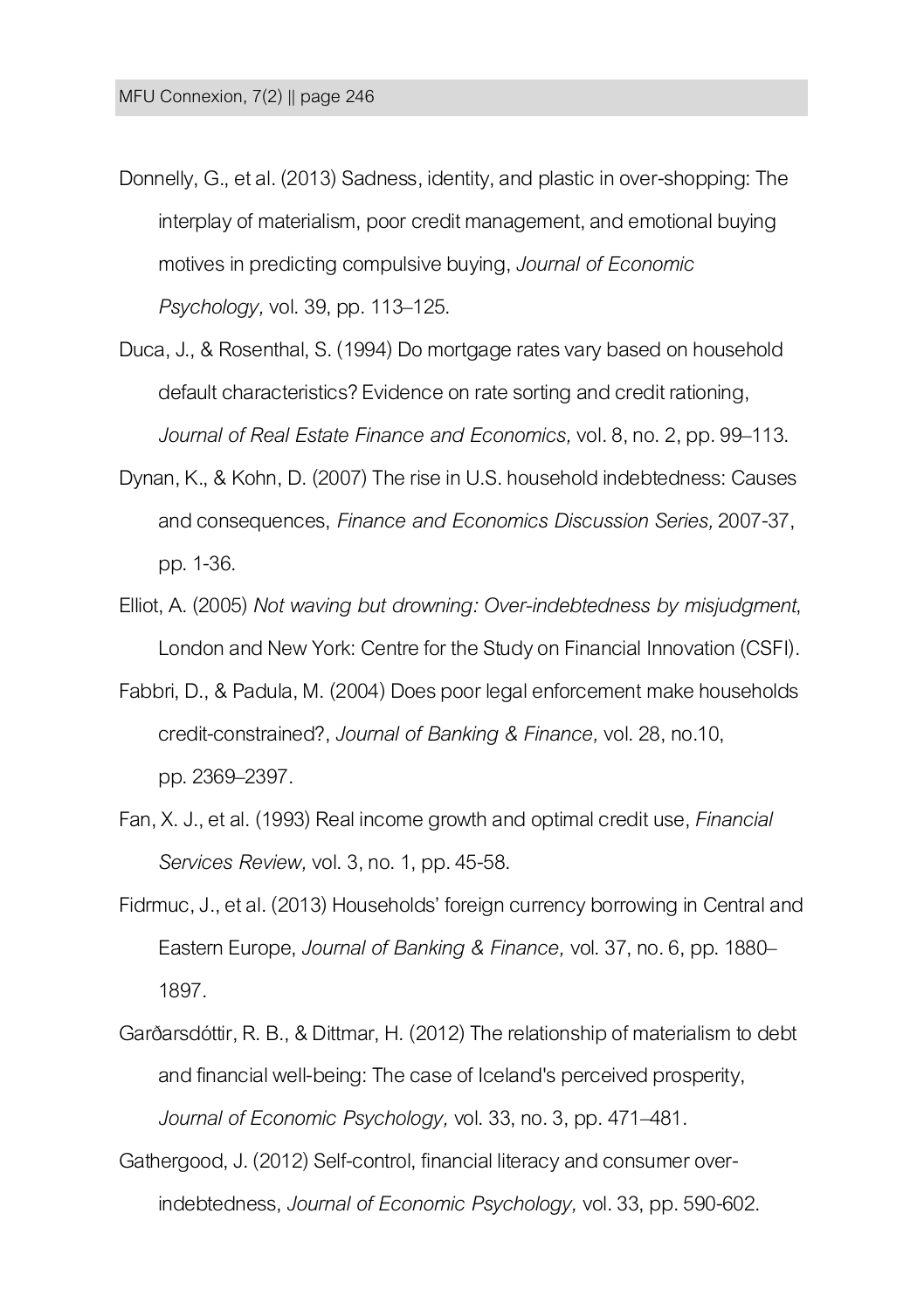- Godwin, D. D. (1998) Household debt quintiles: Explaining changes 1983-1989, *The Journal of Consumer Affairs*, vol. 32, no. 2, pp. 369-393.
- Godwin, D. D., & Koonce, J. C. (1992) Cash flow management of low-income newlyweds,*Journal of Financial Counseling and Planning*, vol. 3, pp. 17–43.
- Hair, J. F., et al. (2006) *Multivariate data analysis*. New Jersey: Prentice Hall.
- Hanna, S., et al. (1995) Optimal life cycle savings, *Financial Counseling and Planning,*vol. 6, pp. 1-15.
- Ho, R. (2006) *Handbook of univariate and multivariate data analysis and interpretation with SPSS,* Boca Raton, FL: Chapman & Hall/CRC Taylor & Francis Group.
- Hofmann, B. (2004) The determinants of bank credit in industrialized countries: Do property prices matter?, *International Finance,* vol. 7, no. 2, pp. 203-234.
- Hilgert, M., et al. (2003) Household financial management: The connection between knowledge and behavior,*Federal Reserve Bulletin,* vol. 87, pp. 309–322.
- Kerkmann, B. C., et al. (2000) Financial management, financial problems and marital satisfaction among recently married university students,*Journal of Financial Counseling and Planning,* vol. 11, no. 2, pp. 55–65.
- Kim, H., & DeVaney, S. A. (2001) The determinants of outstanding balances among credit card revolvers,*Financial Counseling and Planning,* vol. 12, no. 1, pp. 67-77.
- Kim, J., et al. (2003) Relationships among credit counseling clients' financial well-being, financial behaviors, financial stressor events and health, *Financial Counseling and Planning,* vol. 14, no. 2, pp. 75–87.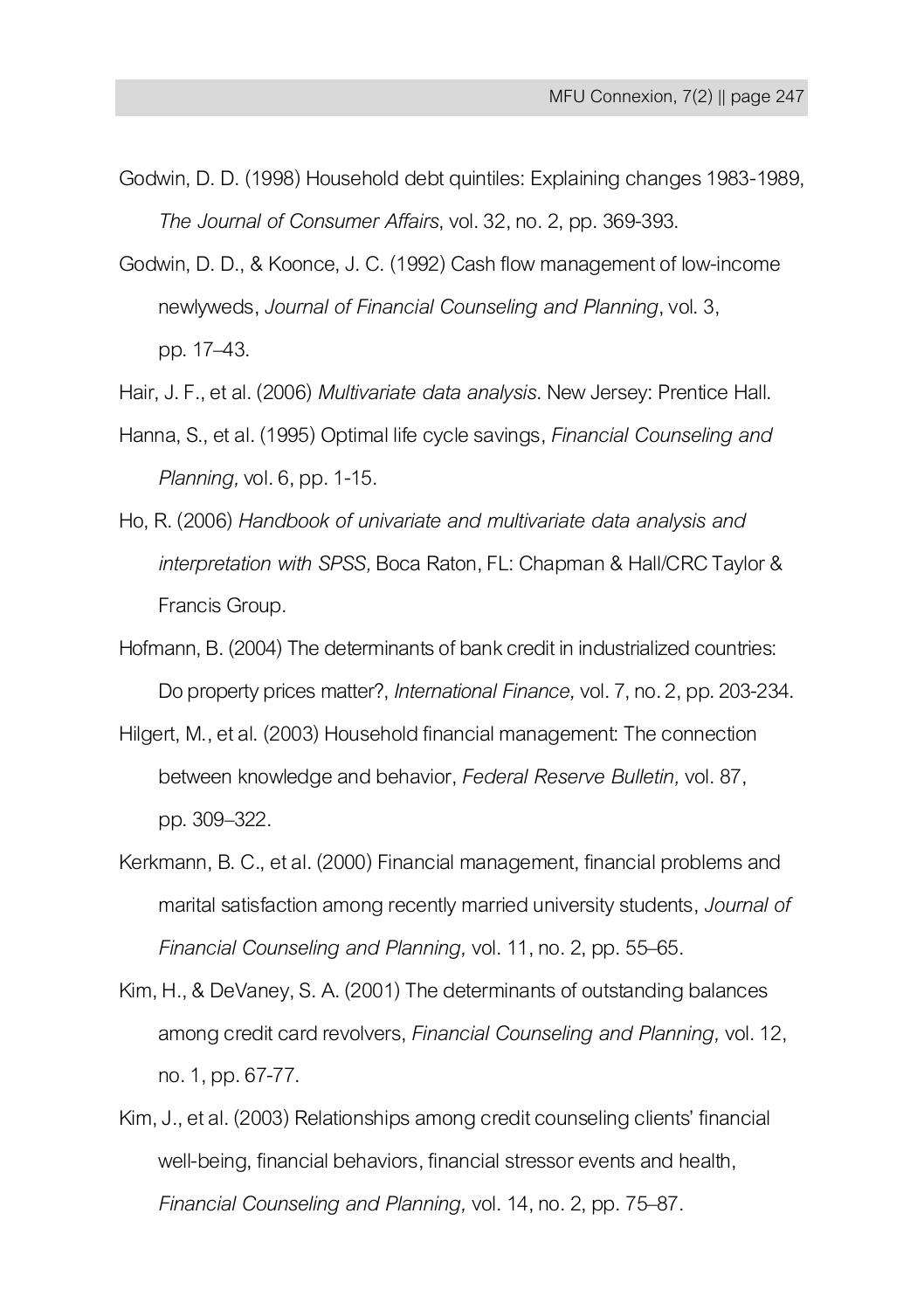Ksendzova, M., et al. (2017) A brief money management scale and its associations with personality, financial health, and hypothetical debt repayment,*Journal of Financial Counseling and Planning,* vol. 28, no. 1, pp. 62-75.

- Lea, S. E. G., et al. (1995) Psychological factors in consumer debt: Money management, economic socialization, and credit use,*Journal of Economic Psychology,* vol. 16, pp. 681–701.
- Lin, C., & Yang, T. (2005) Curtailment as a mortgage performance indicator, *Journal of Housing Economics,* vol. 14, no. 3, pp. 294–314.
- Lombardi, M., et al. (2017) *The real effects of household debt in the short and long run*(BIS Working Papers No 607, pp. 1-40), Switzerland: Monetary and Economic Department of the Bank for International Settlements.
- Lusardi, A., & Mitchell, O. S. (2009) *How ordinary consumers make complex economic decisions: Financial literacy and retirement readiness*(NBER Working Paper 15350), Available: http://www.nber.org/papers/w15350 [7 March 2018]
- Malhotra, N. K. (2010) *Marketing research: An applied orientation*, New Jersey: Pearson Education.
- Meniago, C., et al. (2013) What causes household debt to increase in South Africa? *Economic Modelling,* vol. 33, pp. 482-492.
- Mokhtar, M., & Ismail, A. (2013) Shariah issues in managing household debt: The case of Malaysia,*Journal Pengurusan,* vol. 37, pp. 63-76.

NBTC (2017) *Number of Thai households*, Available: https://broadcast.nbtc.go.th/data/academic/file/580800000008.pdf [27 January 2018]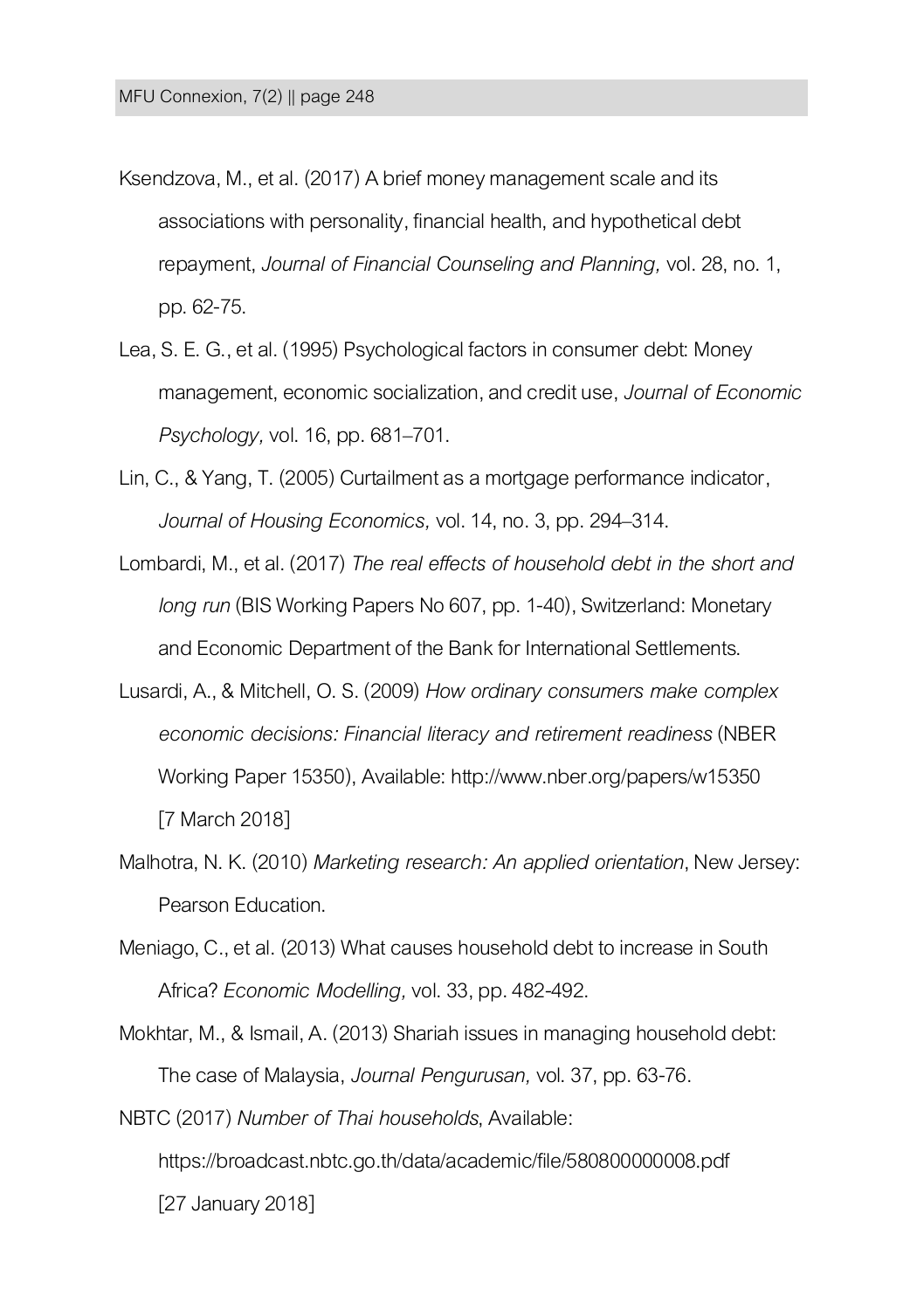- Nepomuceno, M. V., & Laroche, M. (2015) The impact of materialism and anticonsumption lifestyles on personal debt and account balances,*Journal of Business Research,* vol. 68, pp. 654-664.
- Norvilitis, J. M., et al. (2003) Factors influencing levels of credit-card debt in college students,*Journal of Applied Social Psychology,* vol. 33, no. 5, pp. 935–947.
- Richins, M. (2004) The material values scale: Measurement properties and development of a short form,*Journal of Consumer Research,* vol. 31, pp. 209–219.
- Richins, M. L. (2011) Materialism, transformation expectations, and spending: Implications for credit use,*Journal of Public Policy & Marketing,* vol. 30, no. 2, pp. 141–156.
- Richins, M., & Dawson, S. (1992) Materialism as a consumer value: Measure development and validation,*Journal of Consumer Research,* vol. 19, pp. 303–316.
- Richins, M., & Rudmin, F. W. (1994) Materialism and economic psychology, *Journal of Economic Psychology,* vol. 15, pp. 217–231.
- Robb, C. A., & Pinto, M. B. (2010) College students and credit card use: An analysis of financially at-risk students, *College Student Journal,* vol. 44, no. 4, pp. 823–835.
- Robb, C. A., & Woodyard, A. S. (2011) Financial knowledge and best practice behavior,*Journal of Financial Counseling & Planning,* vol. 22, no. 1, pp. 60-70.
- Schultz, T. (1961) Investment in human capital,*The American Economic Review,*vol. 51, no. 1, pp. 1-17.